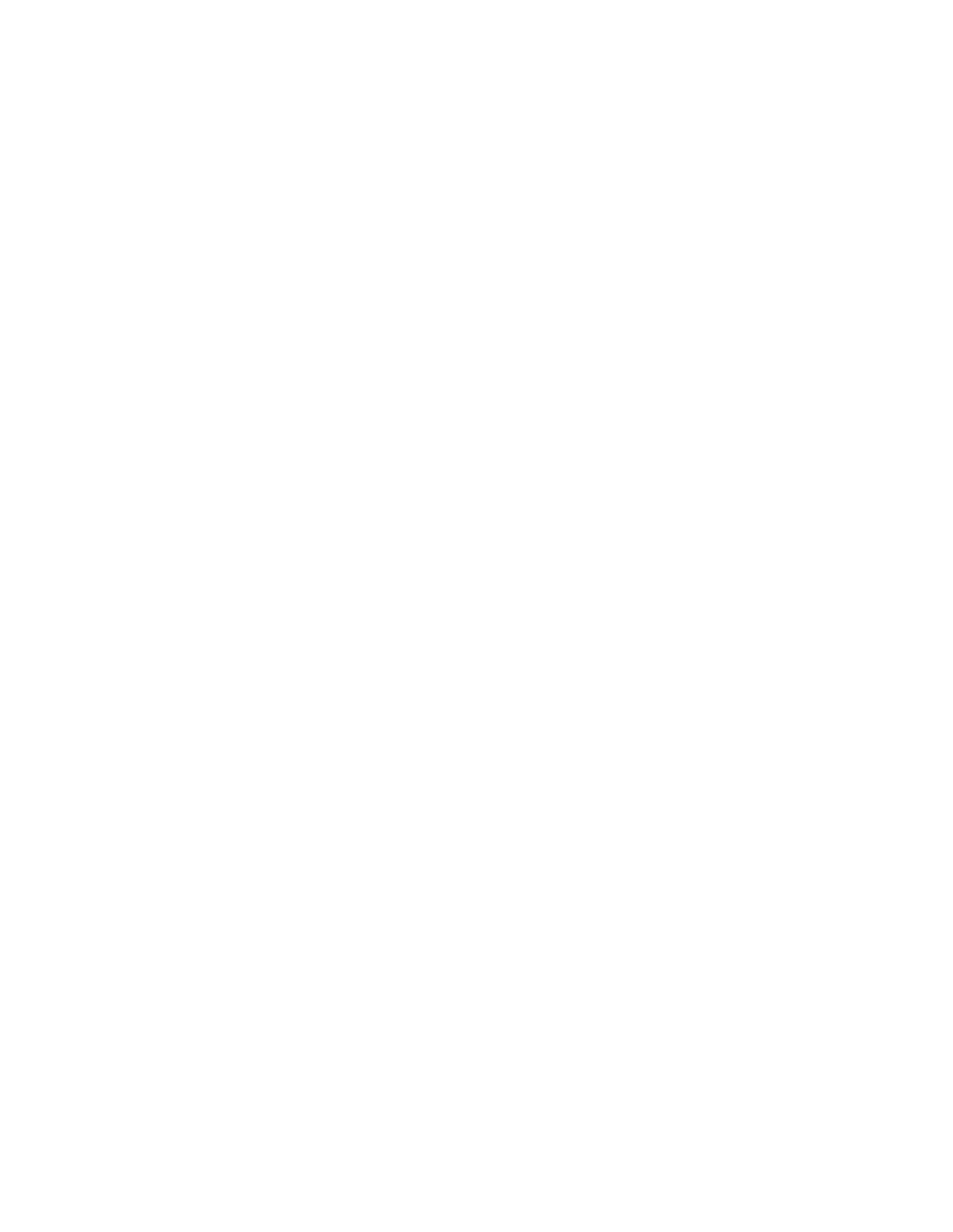

# **Contents**

| 1 |     |                |                                                                 |  |  |
|---|-----|----------------|-----------------------------------------------------------------|--|--|
|   | 1.1 |                |                                                                 |  |  |
| 2 |     |                |                                                                 |  |  |
|   | 2.1 |                |                                                                 |  |  |
|   | 2.2 |                |                                                                 |  |  |
|   |     | 2.2.1          |                                                                 |  |  |
|   |     | 2.2.2          |                                                                 |  |  |
|   |     | 2.2.3          |                                                                 |  |  |
|   |     | 2.2.4          |                                                                 |  |  |
|   |     | 2.2.5          |                                                                 |  |  |
|   |     | 2.2.6<br>2.2.7 |                                                                 |  |  |
|   |     | 2.2.8          |                                                                 |  |  |
|   |     | 2.2.9          | Willamette Falls Locks Commission and Amy Corps of Engineers 14 |  |  |
|   |     | 2.2.10         |                                                                 |  |  |
|   |     | 2.2.11         |                                                                 |  |  |
|   | 2.3 |                |                                                                 |  |  |
|   |     | 2.3.1          |                                                                 |  |  |
|   |     | 2.3.2          |                                                                 |  |  |
|   |     | 2.3.3          |                                                                 |  |  |
|   |     | 2.3.4          |                                                                 |  |  |
|   |     | 2.3.5          |                                                                 |  |  |
|   |     | 2.3.6<br>2.3.7 |                                                                 |  |  |
|   |     | 2.3.8          |                                                                 |  |  |
|   |     |                |                                                                 |  |  |

# **Tables**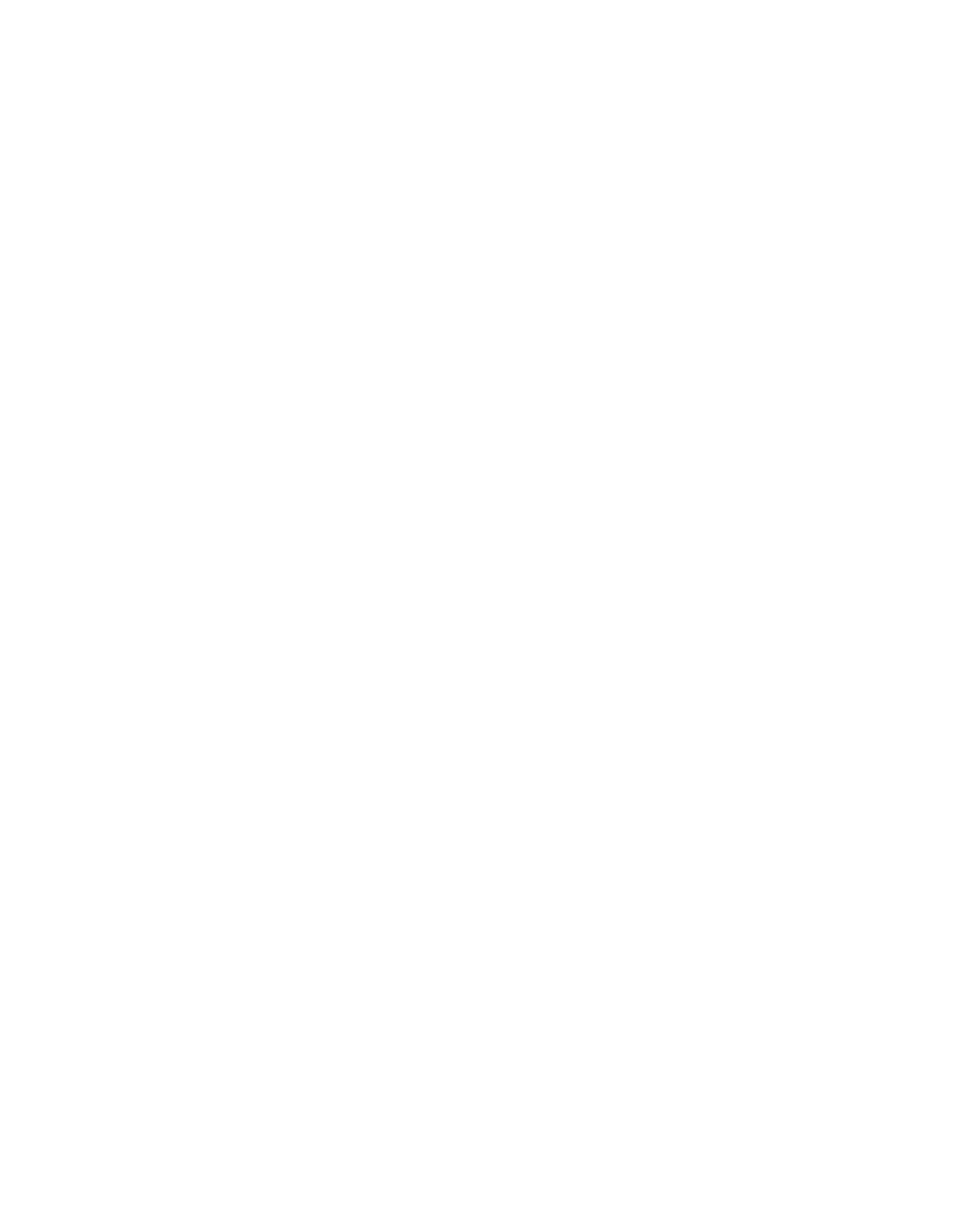<span id="page-4-0"></span>The Oregon Department of Transportation in partnership with Oregon City, West Linn, Clackamas County, and Metro is preparing a concept plan for a pedestrian and bicycle bridge spanning the Willamette River in Oregon City and West Linn. To promote collaboration and gain input from stakeholders in the community, the project team conducted 10 interviews and eight focus groups with a total of 64 participants representing a wide range of stakeholder interests and lived experiences.

# <span id="page-4-1"></span>1.1 Purpose of Stakeholder Interviews and Focus Groups

The interviews and focus groups gathered stakeholders' perspectives and input on walking, biking and rolling in the project area and feedback on the proposed alignment options for the pedestrian and bicycle bridge. The interviews introduced stakeholders to the project, provided an update for those already familiar and gathered participant feedback. Participants received a project fact sheet and a link to the project website prior to each interview/focus group.

These engagement efforts were done in part to elevate interests identified early in the project through a stakeholder mapping exercise completed with the Project Management Team. The exercise highlighted a need to include voices from traditionally underrepresented community members or those dependent on how-stress transportation infrastructure, such as seniors, youth, Sovereign Nations, and people who identify as black, indigenous or as a person of color.

# <span id="page-4-2"></span>2 Summary of Questions and Participant Responses

# <span id="page-4-3"></span>2.1 Key Themes

The following are key themes gathered from the stakeholder interviews and focus groups.

- A new crossing specifically for walking, biking and rolling is generally seen as a **positive community amenity.** Most people do not feel comfortable walking, biking or rolling across the current option, the Arch Bridge.
- **Cultural history** is significant and a key priority.
- The crossing must create a **safe, accessible, welcoming experience for all users.**
- A **safe transportation system** accessing the bridge is a priority.
- Alignment **adjacent to the Arch Bridge:**
	- o Pros: Central, "known" location which is good for pedestrians and businesses.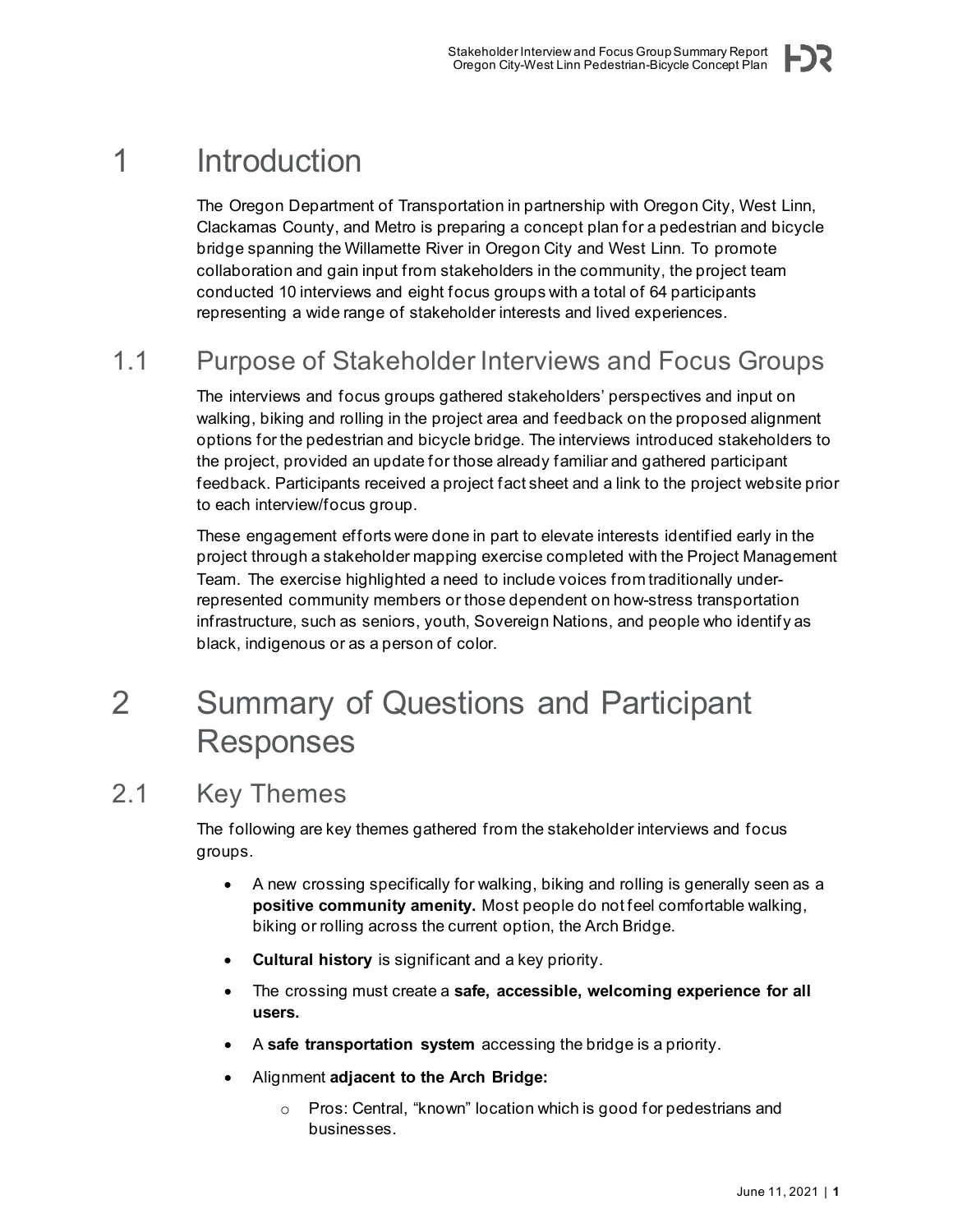- o Cons: May diminish design and experience of existing historic bridge.
- Alignments **south of the Arch Bridge**:
	- o Pros: Will support redevelopment and good view of falls.
	- o Cons: May not be favored by all Sovereign Nations; may exacerbate the current parking issues in Oregon City.
- Alignments **north of the Arch Bridge:**
	- o Pros: Good commuter cycling connection and route.
	- o Cons: Not as convenient for pedestrians; considered "out of the way."

# <span id="page-5-0"></span>2.2 Stakeholder Interviews

Table 2-1 the organization or interest represented, interview participants included and interview date. What follows is a summary of the questions posed to each participant and their responses.

| <b>Organization/Interest</b>                                        | Participant(s)                                                                                                                                                         | <b>Date</b>       |
|---------------------------------------------------------------------|------------------------------------------------------------------------------------------------------------------------------------------------------------------------|-------------------|
| <b>Willamette Falls Trust</b>                                       | Andrew Mason, Executive Director                                                                                                                                       | January 15, 2021  |
| <b>Emergency Service</b><br>Providers                               | Nate Thompson, Clackamas County Sheriff<br>Peter Mahuna, Oregon City Police<br>Shaun Davis, Oregon City Police<br>Oddis Rollins, West Linn Police                      | January 21, 2021  |
| Wilsonville School<br><b>District</b>                               | Dr. Aaron Downs, Superintendent                                                                                                                                        | January 15, 2021  |
| Willamette Heritage<br>Foundation                                   | Troy Bowers, Co-Chair<br>Nancy Kraushauer, Co-Chair                                                                                                                    | January 20, 2021  |
| Clackamas County                                                    | Martine Coblentz, Equity and Inclusion                                                                                                                                 | February 18, 2021 |
| <b>Portland General Electric</b>                                    | Eric Underwood, Government Affairs                                                                                                                                     | February 1, 2021  |
| Belgravia Investments                                               | Neil de Gelder                                                                                                                                                         | February 8, 2021  |
| <b>Coast Guard</b>                                                  | Stephen Fischer<br><b>Carl Smith</b>                                                                                                                                   | February 8, 2021  |
| Willamette Falls Locks<br>Commission and Army<br>Corps of Engineers | Joe Bernert, Locks Commission<br>Sandy Carter, Locks Commission<br>Benny Dean, Army Corps of Engineers<br>Nancy Karushauer, Willamette Heritage<br>Foundation Co-Chair | January 26, 2021  |
| Downtown Oregon City<br>Association and City of<br>Oregon City      | Liz Hannum, Downtown Oregon City<br>Association<br>Kelly Reid, City of Oregon City                                                                                     | March/April       |
| <b>Territorial Drive</b><br>Residents                               | One Territorial Drive property owner<br>One Territorial Drive resident                                                                                                 | June 2, 2021      |

#### <span id="page-5-2"></span>**Table 2-1. Stakeholder Interviews**

# <span id="page-5-1"></span>2.2.1 Willamette Falls Trust

*Interviewee: Andrew Mason, Executive Director*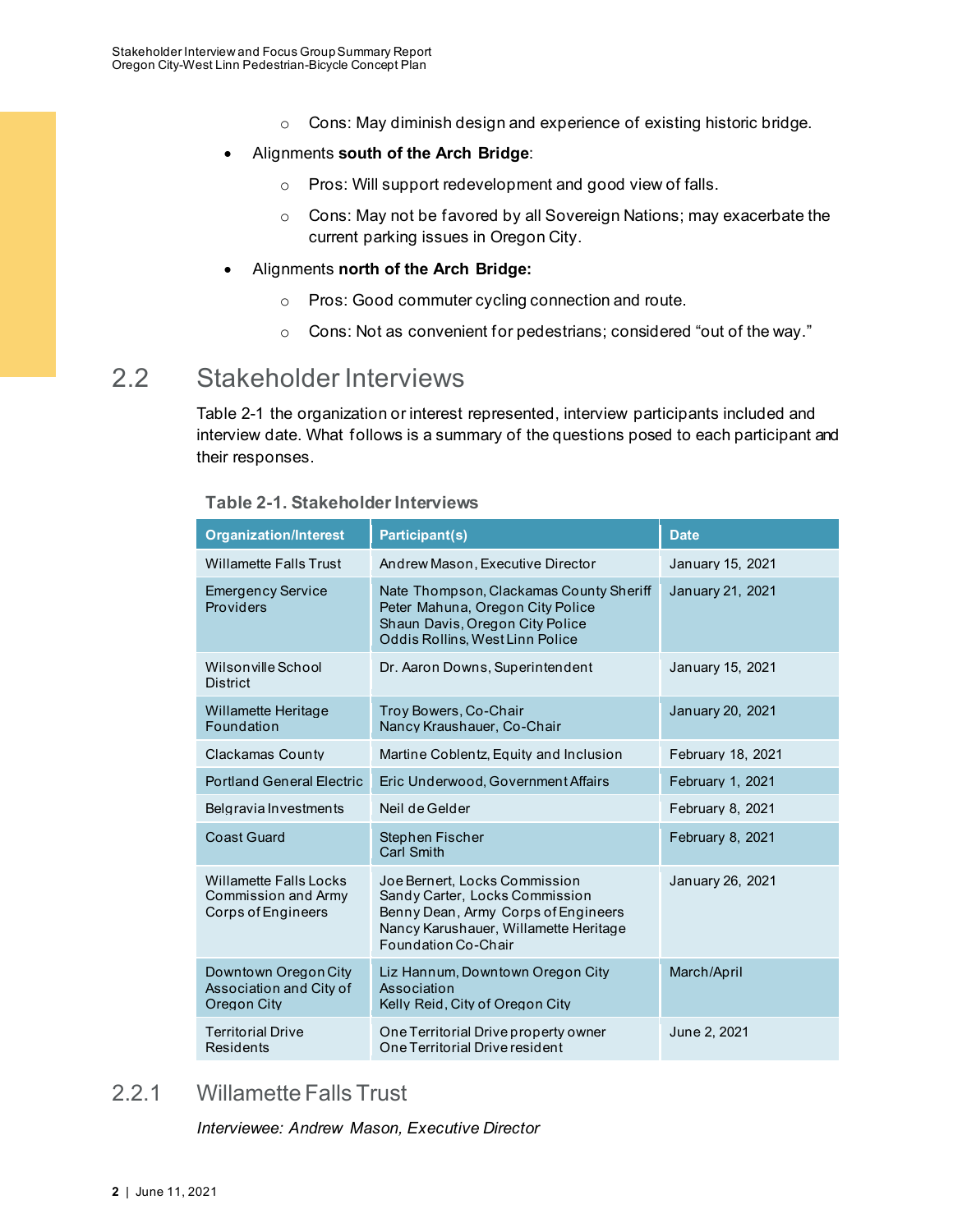*Key takeaway: Engaging all five Sovereign Nations is important.*

#### **Is the project I described consistent with your expectations?**

• Yes.

#### **Is there another alignment you believe is better than the ones shown or another that should be assessed?**

• No, the ones shown are good.

## **Of the potential alignments shown, which two do you believe are the most promising and why?**

- The alignment nearest the S-curve on OR 99 will best support the Legacy project. (The Willamette Falls Trust board may not support any bridge option).
- The alignment nearest the Arch Bridge is in a location that people are used to crossing the river and might provide the path of least resistance.
- All alignment options will support bicyclists and pedestrians in Oregon City.

### **What areas within the study area do you believe would not make good locations for a crossing? Why not?**

• Board members who were appointed by the tribal councils (other than Grand Ronde) may not support a new bridge. All five Sovereign Nations should be engaged.

### **How should your/community priorities be used to evaluate the different potential bridge alignments?**

- The project may encounter differing viewpoints from the Sovereign Nations.
- Important to incorporate the perspectives of all five tribes but may not hear from tribes other than the Grand Ronde until later in the process.
- Look at alignment locations that facilitate connections for people walking and biking and that supports development on both sides of the river.

#### **Do you see pros or cons to having a new pedestrian/bicycle crossing within the study area? If so, please describe.**

• Personally can see the benefits to the community, but the board may not.

#### **What is your relationship, if any, with the City (Oregon City/West Linn), Clackamas County, Metro, and ODOT?**

• We work closely with Oregon City staff and the Commission.

#### **How do you want to be engaged in these efforts? Who else should we be talking to?**

- Andrew will keep the project team informed around the perspectives of the trust's board members as the project progresses.
- Brian Moore will have important information to share from a public agency perspective.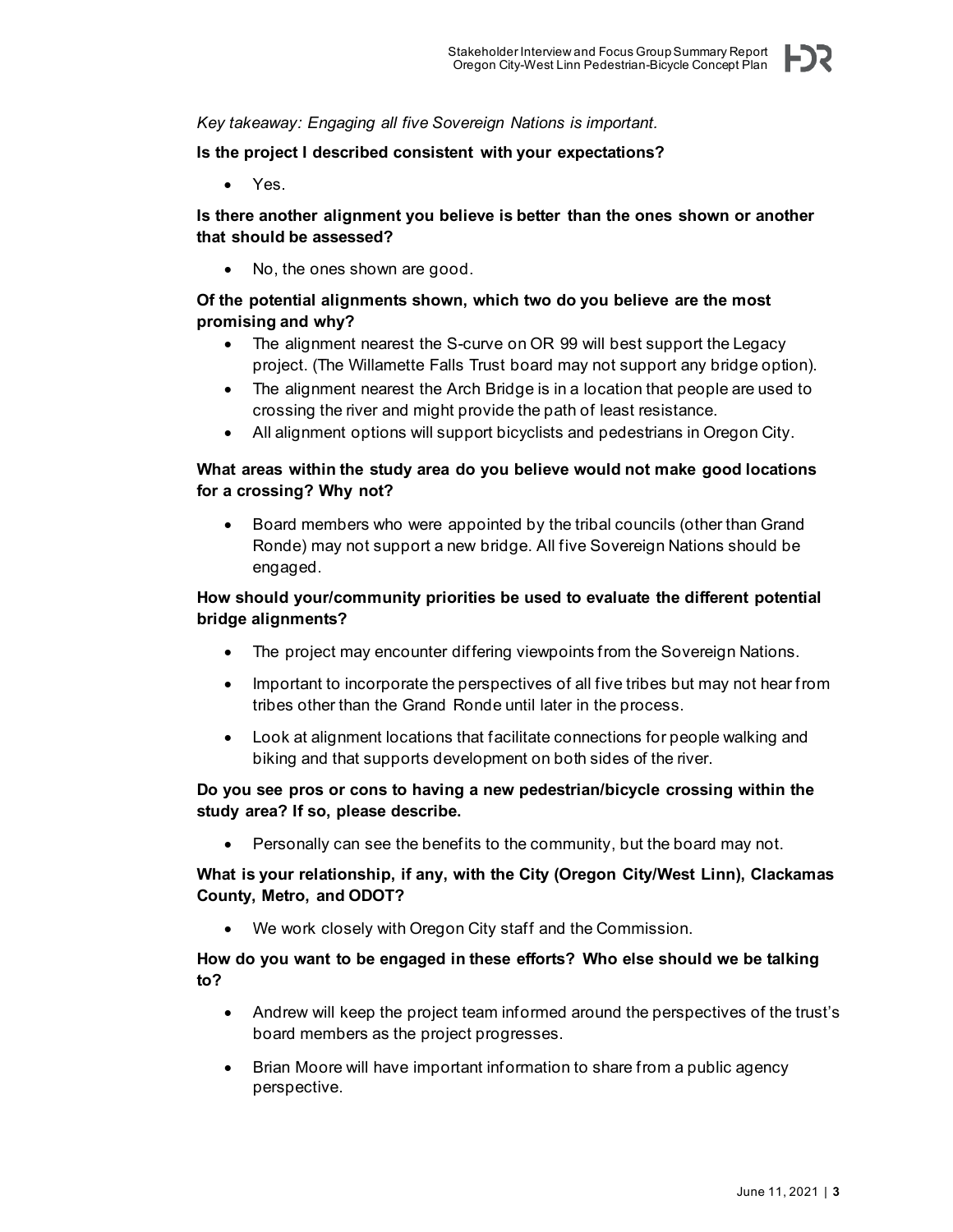# <span id="page-7-0"></span>2.2.2 Emergency Service Providers

*Interviewees: Nate Thompson, Clackamas County Sheriff; Peter Mahuna, Oregon City Police; Shaun Davis, Oregon City Police; Oddis Rollins, West Linn Police*

*Key takeaway: Consider all aspects of safety.* 

#### **Is the project I described consistent with your expectations?**

• Yes.

#### **What are the most important issues you believe the project should address?**

• In-water construction, new structures built in the river and safety for boaters are the biggest concerns from a marine patrol perspective.

#### **Is there another alignment you believe is better than the ones shown or another that should be assessed?**

• No.

## **Of the potential alignments shown, which two do you believe are the most promising and why?**

- West Linn
	- o Option 4a: Mill Street to Main Street is the easiest option for pedestrians.
	- o Option 6 is second choice.
	- o Option 7 is third choice.
- Oregon City
	- o There is a lot of bike traffic coming down Singer Hill that should be considered.
	- o Streets carry a lot of traffic and congestion and bike/peds crossing will be unsafe south of the Arch Bridge.
- Clackamas County
	- $\circ$  Option 6 is a good location. Be aware that there is a lot of erosion occurring in this area.
	- o Overall, 4b is OK, but 6 and 7 are preferred.

#### **What areas within the study area do you believe would not make good locations for a crossing? Why not?**

- West Linn
	- o South of the Arch Bridge is not ideal for pedestrians.
	- $\circ$  Coming from Willamette Drive at 9th and 10<sup>th</sup>; there is not a lot of room as you get closer to the mill.
	- o The farther you get from the Arch Bridge towards the falls is more isolated and creates safety concerns, as it is a harder area to patrol.
- Group
	- o The viaduct on OR 99E will present a challenge.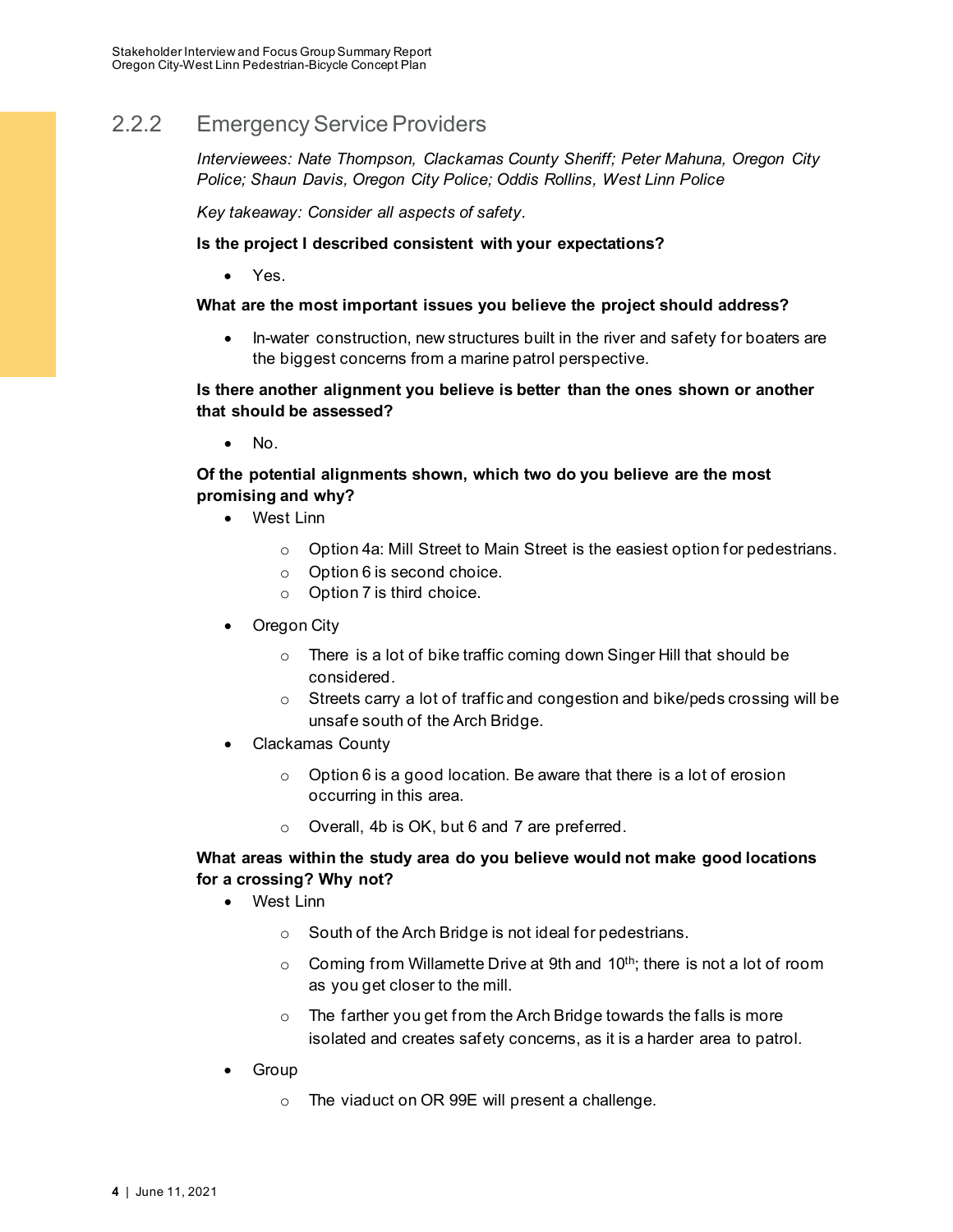- o Using the Arch Bridge as a bicycle/pedestrian only bridge will inundate other streets with traffic if another vehicle bridge is not built.
- o I-205 tolling is a big concern as it will create traffic backups on local streets. People will get off at Stafford Road, diverting through Oregon City.

### **Do you see pros or cons to having a new pedestrian/bicycle crossing within the study area? If so, please describe.**

- An exclusive bicycle/pedestrian crossing will increase safety for those walking and biking
- A new bridge will also promote biking among those who aren't currently comfortable biking on Arch Bridge.

#### **Are there racial-, age-, or gender-based issues in your community that limit freedom of mobility?**

- Sunset neighborhood in West Linn is economically diverse.
- Talk to the high schools in both cities.
- Public transit is limited in West Linn which can create transportation barriers.

### **How do you want to be engaged in these efforts? Who else should we be talking to?**

- For a river perspective:
	- o Benny Dean, Army Corps
	- o Coast Guard
	- o State Marine Board
- All neighborhood associations
- Clackamas Fire
- TVF&R Allen Kennedy

# <span id="page-8-0"></span>2.2.3 Wilsonville School District

*Interviewee: Dr Aaron Downs, Superintendent*

*Key takeaway: Need safe access to the new bridge for all users, especially students.*

#### **Is the project I described consistent with your expectations?**

• Yes.

#### **What are the most important issues you believe the project should address?**

• The area where West A meets Sunset is very dangerous and experiences heavy traffic. Creating a bridge for people walking and biking can increase use of the area by students. The project needs to address the current safety issues.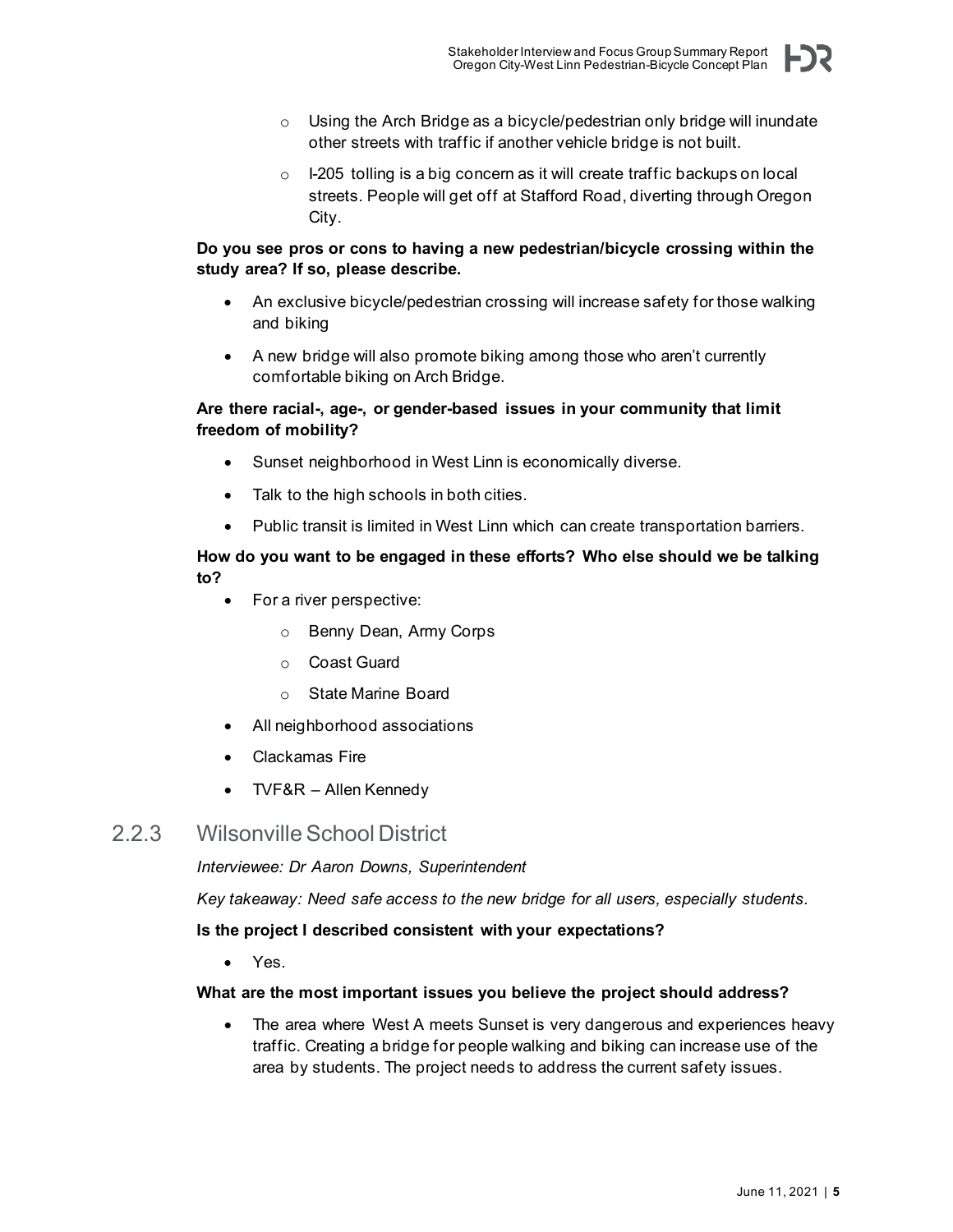- Many drivers are not paying attention or looking out for kids crossing streets. There is an awkward stop in the area between stop signs that no one stops at and is extremely dangerous.
- Think about the multiple ways kids will access a new bridge coming from the high school. Create safe paths and access.
- Police have said that the building on Sunset that is used for AA meetings and housing told students to "be cautious". Very active space, residents outside smoking. Kids likely to have to walk in this area to get to a new bridge.
- Parking is a huge issue for the school. Parking will be reduced when the Broadway overcrossing is removed as part of the I-205 Improvements Project. Currently it is used for parking.
- Don't foresee this crossing being used much by seniors. Unclear where the destinations would be.

#### **Is there another alignment you believe is better than the ones shown or another that should be assessed?**

• No, these are good.

#### **Of the potential alignments shown, which two do you believe are the most promising and why?**

• First choice is 4a and 4b; like the central location. Second choice (for same reason) is 3a and 3b.

# **What areas within the study area do you believe would not make good locations for a crossing? Why not?**

• Options 6 and 7 feel too far out and may not be used.

## **How should your/community priorities be used to evaluate the different potential bridge alignments?**

• The community will want to keep the location close to the Arch Bridge. Need to keep property impacts low, good connectivity and accessibility.

## **Do you see pros or cons to having a new pedestrian/bicycle crossing within the study area? If so, please describe.**

• There are 2,500 kids at West Linn High School and many teachers/staff live in Oregon City. A central alignment will be highly used. There is no safe bike crossing now.

## **Do the people you know in the area feel comfortable biking or walking to get around? If not, can you share specific safety concerns for people walking or biking?**

- Most people don't currently feel safe crossing the Arch Bridge on a bike or walking.
- Again, the area where West A meets Sunset is very dangerous. Creating a crossing will likely increase student use of this area and safety should be increased for their access.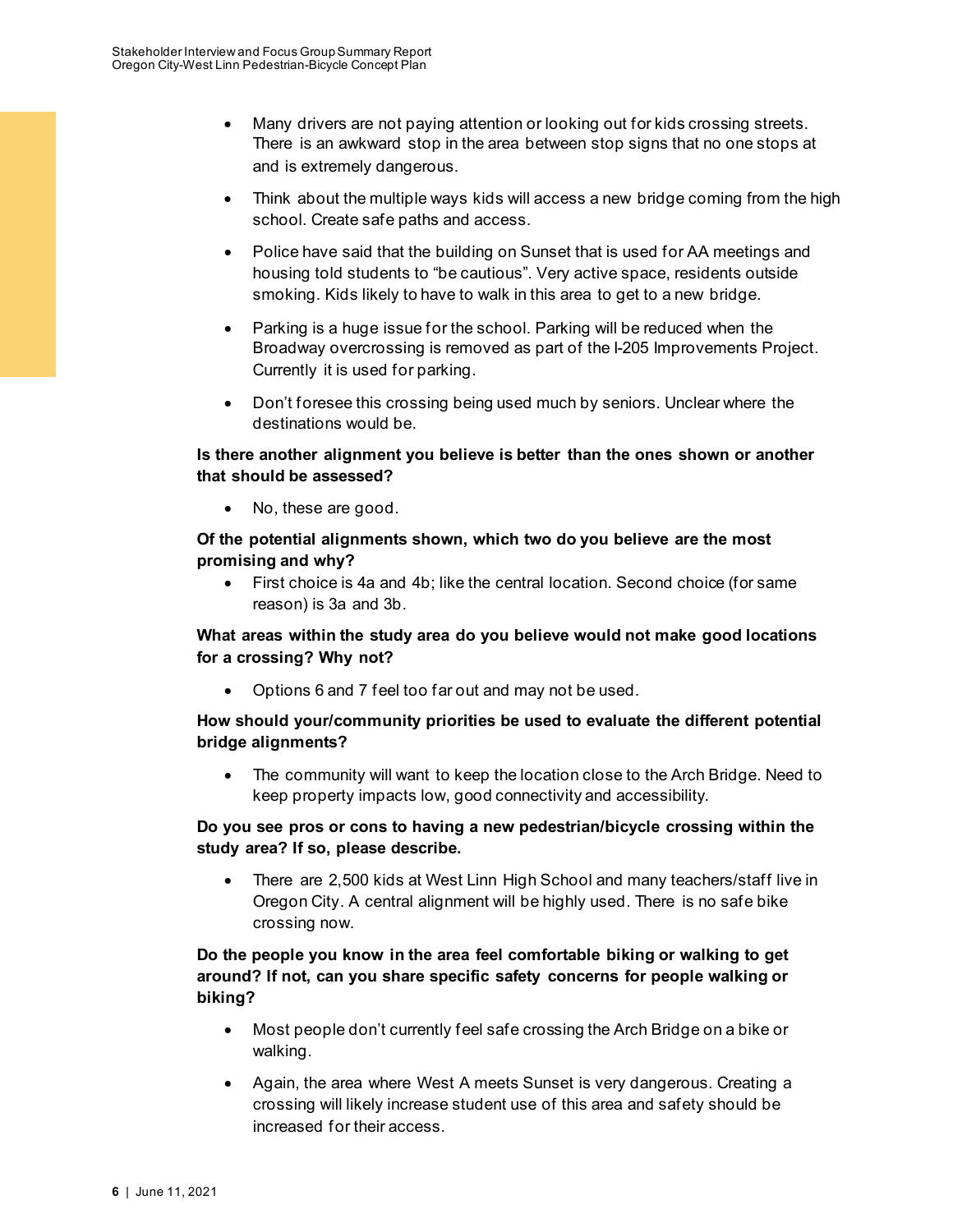#### **How is power or influence distributed around your community?**

- There isn't a lot of demographic diversity, but there is socioeconomic diversity.
- There is a new DEI-focused group in West Linn the West Linn Alliance for Inclusive Community.

#### **Are there barriers to transportation access for groups served by your organization? If so, what are they?**

- Terrain in the area is quite hilly and can create barriers. Transit says busses cannot access certain areas. This limits the opportunity for students and staff to try different forms of transportation.
- Not having access to transit is a barrier. In contrast, many students and staff (and the public in general) use the free transit in Wilsonville. There is a public transit stigma in West Linn.

#### **Are there racial-, age-, or gender-based issues in your community that limit freedom of mobility?**

• Not aware of any other than the lack of transit serving West Linn.

### **How do you want to be engaged in these efforts? Who else should we be talking to?**

- West Linn Alliance for Inclusive Community.
- Transportation Director (Wilsonville School District) Pat McGough.
- High school students from Oregon City and West Linn.

# <span id="page-10-0"></span>2.2.4 Willamette Heritage Foundation

*Interviewees: Troy Bowers and Nancy Karushauer, Co-Chairs*

*Key takeaway: Conduct a process respectful of historic and cultural interests.*

#### **Is the project I described consistent with your expectations?**

• Yes.

#### **What are the most important issues you believe the project should address?**

- Process must be respectful of the historic interests while integrating the new development.
- Topography/grade between cities; landing areas; environmental issues; historic properties; and property owner issues are all challenges.

#### **What do you believe others will see as the most important issues?**

- Future planning considerations
	- o The Old Mill site
	- o Old City Hall
	- o Willamette Falls historic area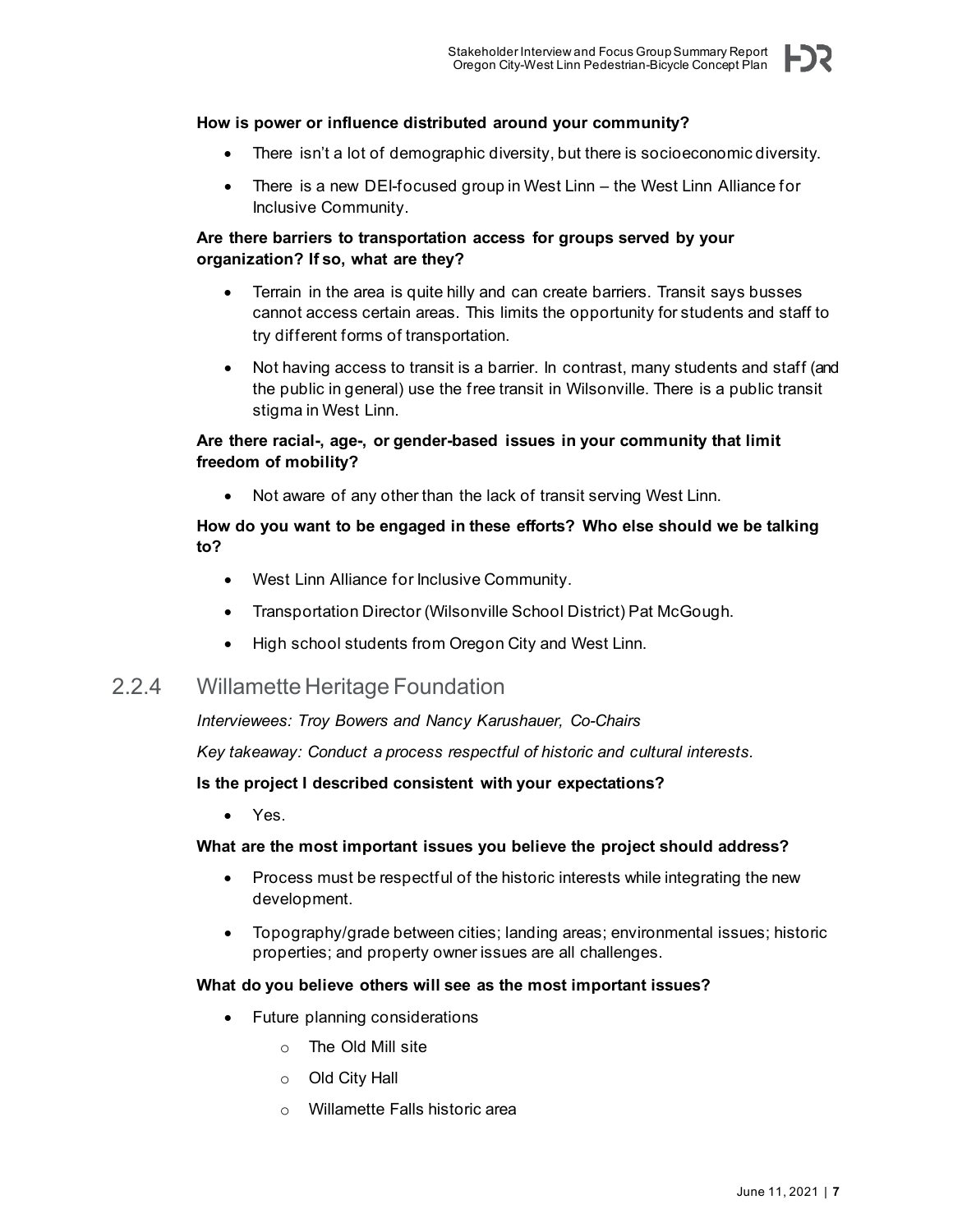- o West Linn Inn
- o A new bridge needs to work in concert with redevelopment instead of precluding it.
- The viaduct in Oregon City.
- Providing safe access at OR 43 and across I-205
- The West Linn TSP or Bike/Ped Plan includes a connection to the mill area. If traveling west to Tualatin, Willamette Drive is a beautiful route but there are no bike facilities. Traveling north is a bigger issue.

#### **Of the potential alignments shown, which two do you believe are the most promising and why?**

- No preference yet want to hear more about previous study and geometric considerations.
- Upriver from Arch Bridge or tight to Arch Bridge make most sense.
- The landing area for 2a and 2b will function well in Oregon City and West Linn.
- 1a is a nice option with the tie-in to Moore's Island.

#### **What areas within the study area do you believe would not make good locations for a crossing? Why not?**

- Options further downstream don't support view shed.
- Landing on Oregon City side is very tight fit and bringing the bridge down will take a lot of space.

#### **How should your/community priorities be used to evaluate the different potential bridge alignments?**

- Need to be respectful of historic lands and architecture of the Arch Bridge.
- Safety and accessibility.

#### **Do you see pros or cons to having a new pedestrian/bicycle crossing within the study area? If so, please describe.**

- The pros are huge, and the cons can be worked through.
- Pros: Connections, access to future tours, more comfortable crossing for bikes/peds, improved livability, supports other bike/ped improvements in the area (OR 43 and waterfront improvement in Oregon City).
- Cons: Security/safety issues if crossing close to the PGE power station. West Linn paper mill site is still a working business which may also have concerns, the public may not want public funds spent on a bicycle/pedestrian bridge.

### **Do the people you know in the area feel comfortable biking or walking to get around? If not, can you share specific safety concerns for people walking or biking?**

• The experience on the Arch Bridge is not comfortable – lots of traffic, narrow sidewalks, sharrows rather than bike lanes.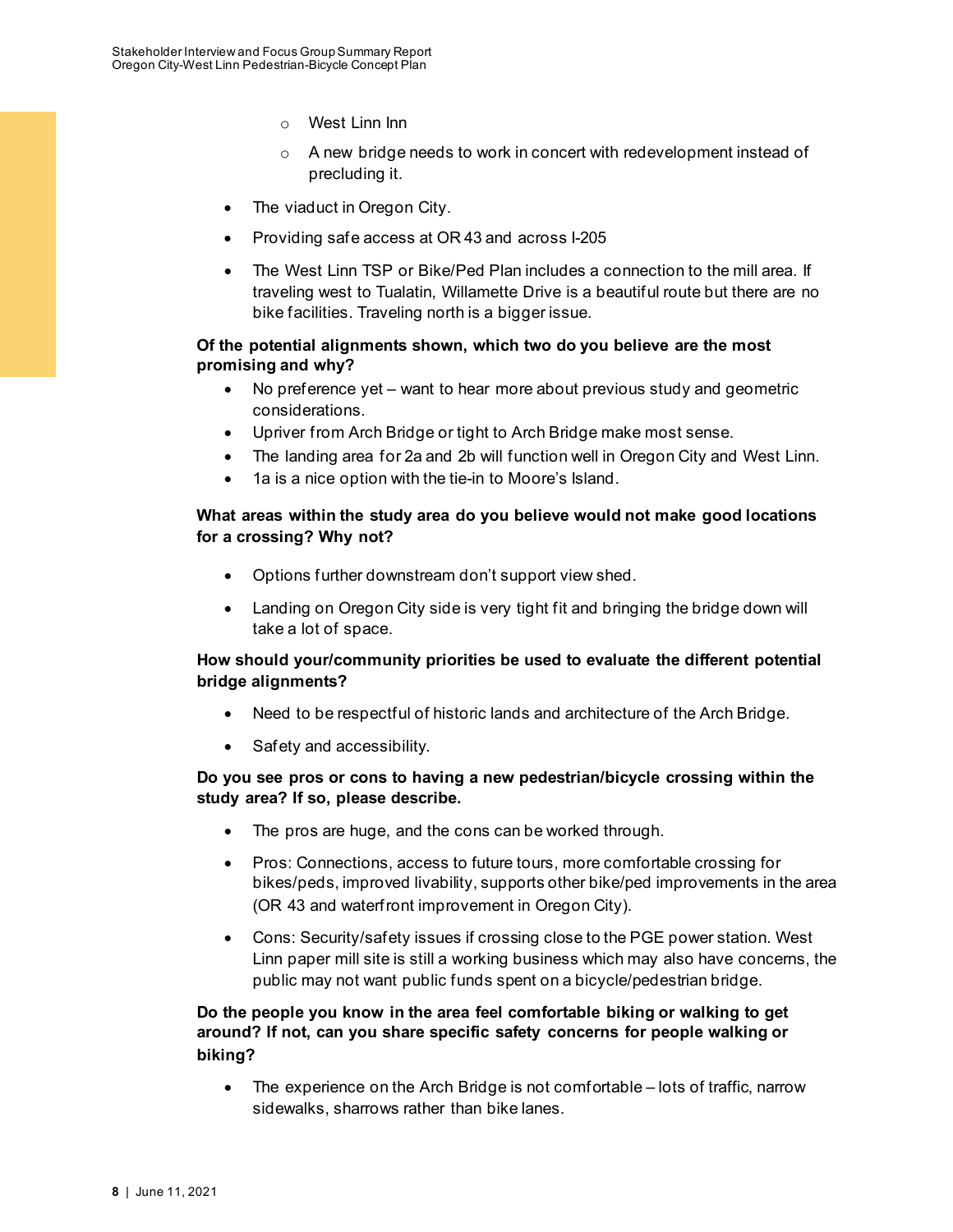• The bicycle and pedestrian improvements in downtown Oregon City make it more comfortable to bike and walk in that area.

#### **How is power or influence distributed around your community?**

- Political power is with the Oregon City Commission and West Linn City Council.
- Historic Review Board.
- Chamber of Commerce.
- Neighborhood associations.
- Grande Ronde and other tribal interests.
- TriMet plays big role in transit access. Oregon City has the bigger transit benefit.

### **Are there racial-, age-, or gender-based issues in your community that limit freedom of mobility?**

In West Linn, there is a rehab facility close to the OR 43 interchange and Arch Bridge. Residents likely access the courthouse in downtown Oregon City. There is talk about moving the courthouse up the hill, which may make access (especially if no car) more difficult.

#### **What is your relationship, if any, with the City (Oregon City/West Linn), Clackamas County, Metro, and ODOT?**

• The foundation has a good relationship with the City. It is seen as a West Linn organization; one member is from Oregon City.

#### **How do you want to be engaged in these efforts? Who else should we be talking to?**

- Eric Underwood, PGE Government Affairs.
- Willamette Locks Commission (Joe Bernert and Sandy Carter).
- Alice Norris (local influencer and former mayor of Oregon City).
- Jody Carson (foundation founder and past West Linn City Councilor).

#### **Is there anything else you would like to share with the team?**

- Engage the tribes.
- Be very respectful and aware of area history.
- The PGE plant is an important power source.

# <span id="page-12-0"></span>2.2.5 Clackamas County

#### *Interviewee: Martine Coblentz, Equity and Inclusion*

*Key takeaways: New bridge should be safe, welcoming and accessible to whole community.*

#### **Is the project I described consistent with your expectations?**

• Yes.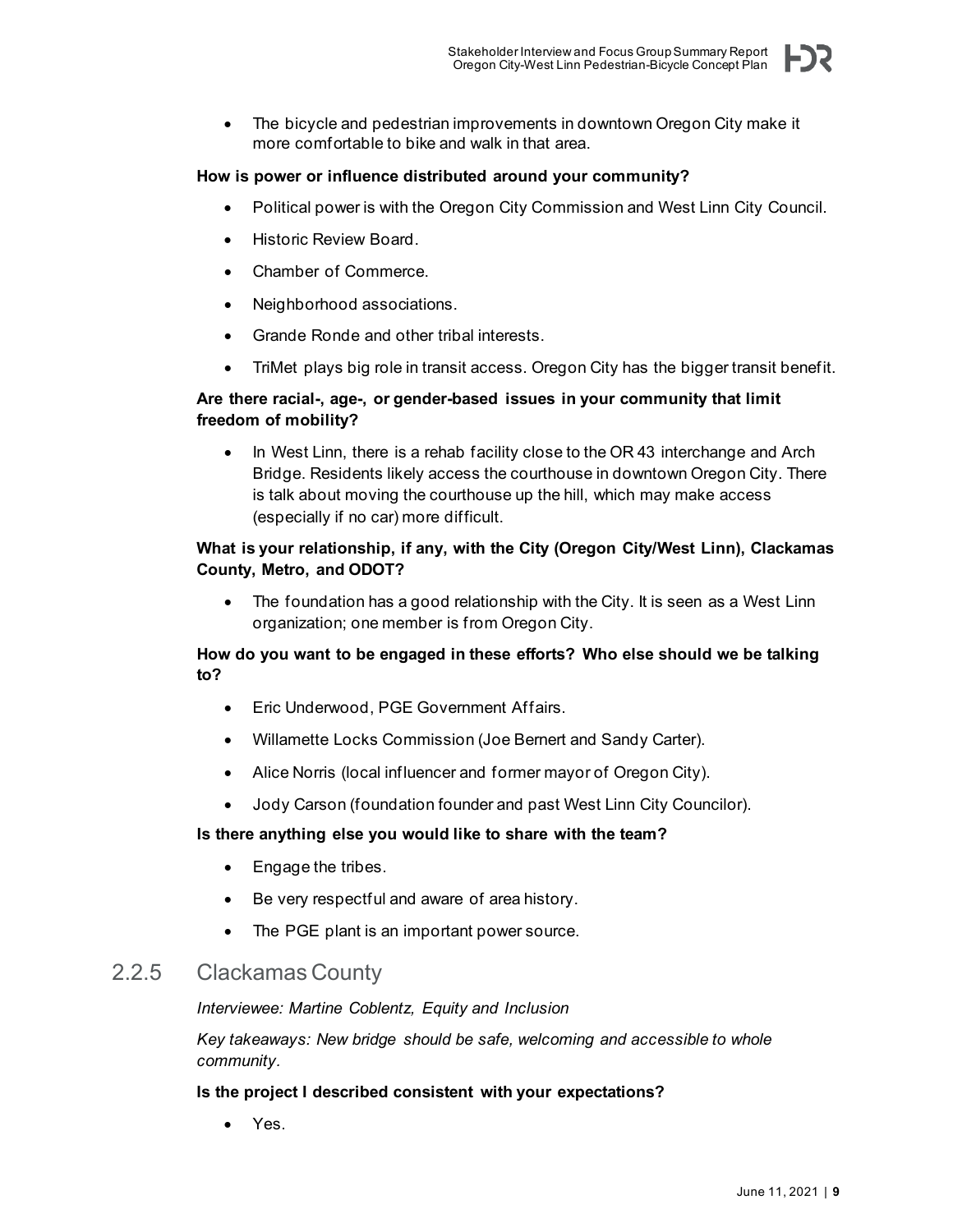#### **What are the most important issues you believe the project should address?**

- Right of way impacts and displacements.
- Gentrification caused by the new community amenity.
- Connect with seniors and people with disabilities to discuss safety on the bridge and surrounding areas. If you are leading people somewhere on foot or bike, connections on each side need to be safe.

#### **Is there another alignment you believe is better than the ones shown or another that should be assessed?**

• No.

### **Of the potential alignments shown, which two do you believe are the most promising and why?**

• Don't have opinion on any specific alignment, but it generally needs to be safe and low impact.

### **How should your/community priorities be used to evaluate the different potential bridge alignments?**

- Safety.
- Creating a connection near where people want to travel.
- Low impacts.
- Serves seniors and people with disabilities.
- Lead with race. We know more people of color are hit by cars, etc. Design for safety.
- Use multilingual signage to create awareness and a welcoming environment.
- Connections with tribes is important.

#### **Do you see pros or cons to having a new pedestrian/bicycle crossing within the study area? If so, please describe.**

- Connecting two communities and connecting with regional trails is positive.
- Cons would include the project resulting in displacements, lack of safety, etc.

### **Do the people you know in the area feel comfortable biking or walking to get around? If not, can you share specific safety concerns for people walking or biking?**

• The existing Arch Bridge is not an ideal crossing.

#### **Are there racial-, age-, or gender-based issues in your community that limit freedom of mobility?**

• We need to bring focus to people of color, seniors, people with disabilities, and awareness of gender safety.

**What are some ways that local (city/county) and state (e.g., ODOT) agencies can improve their relationship with you and the community members you serve?**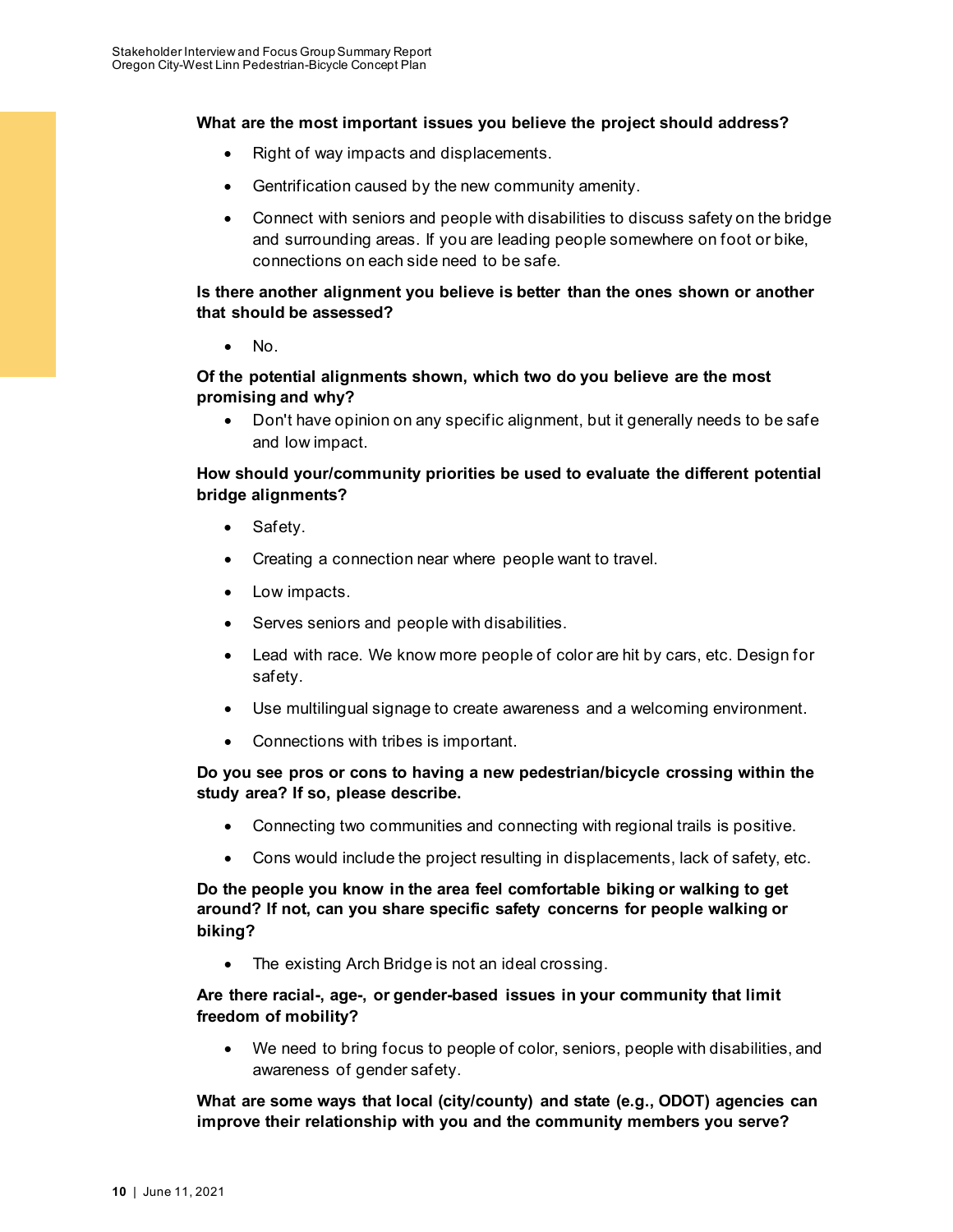• Talk to as many people as you can including a wide representation for each "group"; there is more than one perspective and talking to one senior or one person with a disability is not going to get the team an accurate picture.

### **How do you want to be engaged in these efforts? Who else should we be talking to?**

- Patricia Kepler (disability perspective) pkepler@gmail.com.
- Bandana Shrestha (older adult perspective) bshrestha@aarp.org.

# <span id="page-14-0"></span>2.2.6 Portland General Electric (Shoreline Property Owner)

#### *Interviewee: Eric Underwood, Government Affairs*

*Key takeaway: Consider safety issues with the landing area for alignment options south of the Arch bridge.* 

#### **Is the project I described consistent with your expectations?**

• Yes.

### **Do any of the potential alignment have impacts that are of concern to your property?**

- Concerns with the landing area for alignment options 1-3. Safety hazard around easement if vehicles accessing OR 43 in addition to the paper mill; it's the only ingress and egress.
- There will be safety and liability issues conducting the tours that the heritage groups want at the Sullivan plant and Old Mill area. Open to a virtual tour or very limited access/supervised tours. Liability concern due to their FERC license.

## **How should your/community priorities be used to evaluate the different potential bridge alignments?**

- People in West Linn will not want views of the falls blocked. Parking may be an issue.
- Need a connection to existing bicycle and pedestrian facilities and trails.

#### **Do you see pros or cons to having a new pedestrian/bicycle crossing within the study area? If so, please describe.**

- Pro: The crossing will help bolster redevelopment.
- Con: It may make a difficult parking situation even harder in downtown Oregon City. The Riverwalk will impact parking. Discuss this issue with the Legacy Project group. If people want to drive and park at the new bridge to use it, it will add to an already challenging situation.

#### **Is there anything else you would like to share with the team?**

• Getting a National Heritage designation would be a huge tourist boost.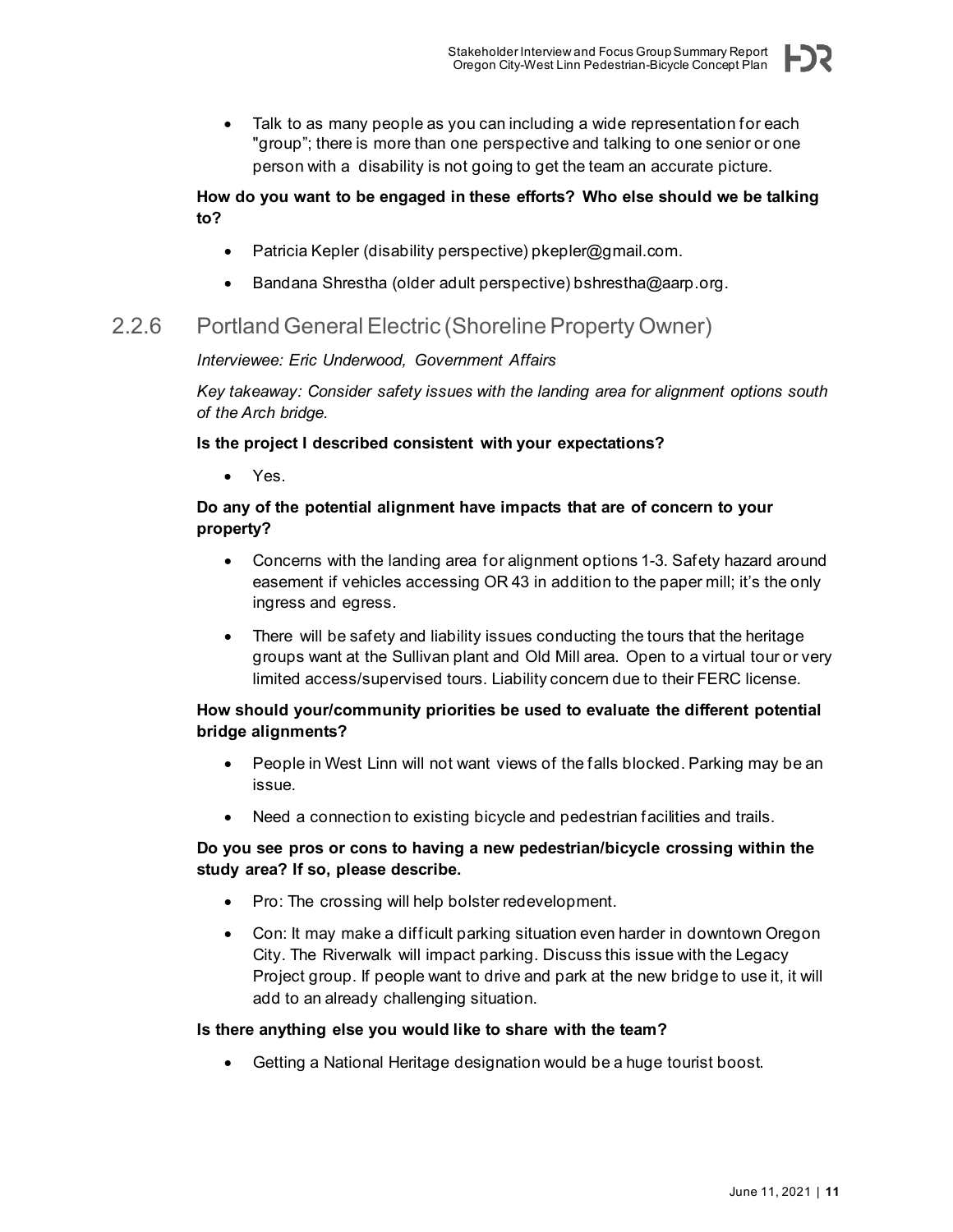# <span id="page-15-0"></span>2.2.7 Belgravia Investments (Shoreline Property Owner)

#### *Interviewee: Neil de Gelder*

*Key takeaway: Consider future development on West Linn side of the river when selecting a preferred alignment.* 

#### **Is the project I described consistent with your expectations?**

• Yes.

#### **What are the most important issues you believe the project should address?**

• The landing points on the West Linn side are important to determine how much utility the bridge will have.

#### **What do you believe others will see as the most important issues?**

• These alignments are more "informative" from the Oregon City side than the West Linn side. It is easier to see how they interact with what is there versus what is to come.

#### **Of the potential alignments shown, which two do you believe are the most promising and why?**

- 1a and 1c are preferable and most realistic alignments.
- 1a lands on the island tip and can go either direction. Open to a bridge support on the island tip under certain circumstances. There are elevations and slopes to consider.
- Option 2 nearest the falls are well suited for what will eventually be developed. This area won't always be empty. Unsure if the island will change; depends on the paper mill.

#### **What areas within the study area do you believe would not make good locations for a crossing? Why not?**

- 7b is challenging. It is a long bridge and ends up at the roundabout. How will people walking and biking be integrated in a user friendly way?
- 4a is extremely long and the elevation change will be challenging. Where do the ramps go on the Oregon City side?
- For most falls-oriented landing areas the elevations will be challenging. Regarding the bridge height clearance in locks area, unsure how you will transition from the first landing.

#### **Do any of the potential alignments have impacts that are of concern to your property?**

- Not convinced the West Linn OR 43 roundabout (not the roundabout that is part of the I-205 project) will best serve the area. It will gut a lot of development potential for the site. It will not provide the highest and best use from the bridge to PGE's property/tip of the island.
- The options nearer the falls have landing points that can be refined and integrated into what Belgravia has planned on site.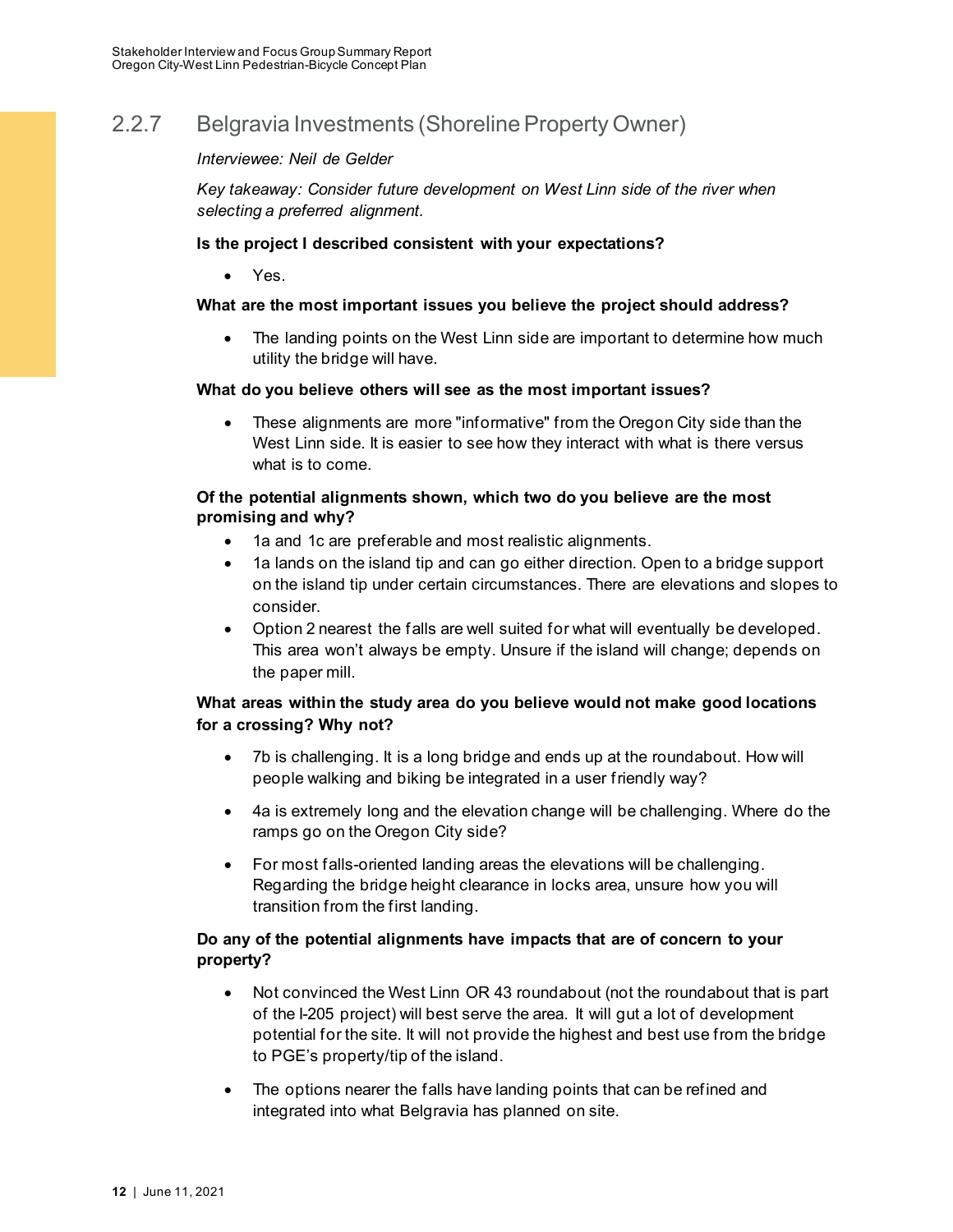#### **How should your/community priorities be used to evaluate the different potential bridge alignments?**

The PAC members cannot currently see what we see on entire West Linn side of the river regarding redevelopment when they are asked about the alignment options. It is important to consider what will be there. Belgravia is in final stages of preparing a refined schematic to provide ODOT.

#### **Do you see pros or cons to having a new pedestrian/bicycle crossing within the study area? If so, please describe.**

- Depending on how the landings are sited, the new bridge can be very useful, useful or irrelevant.
- 7a borders on irrelevant because of how far away it is and separated by significant road infrastructure.
- The timing of all the planning and project efforts in the area could synch up, including OR 43 work, the bridge, the Belgravia development.

#### **Is there anything else you would like to share with the team?**

• Belgravia's architect team will reach out to this project team to talk about their redevelopment plan.

# <span id="page-16-0"></span>2.2.8 Coast Guard

*Interviewees: Stephen Fischer and Carl Smith*

*Key takeaway: Assume the clearances of the Arch Bridge will need to be maintained.*

#### **Is the project I described consistent with your expectations?**

• Yes.

#### **What are the most important issues you believe the project should address?**

- The Coast Guard wants to maintain existing navigational clearances, in the interest of preserving the navigability of the waterway. This usually means that a new bridge must not reduce clearances of the existing bridge that is being replaced.
- There can be exceptions. For instance, if there are existing bridges either upstream or downstream of the project bridge that have less vertical and horizontal clearances, they become the "controlling structures" on the waterway. In this case, the Coast Guard may allow the project bridge to have less clearances, but not less than the controlling structure on the waterway. How far upstream and downstream that a controlling structure is considered involves analysis of existing uses of the waterway. This is a key subject of a NIR.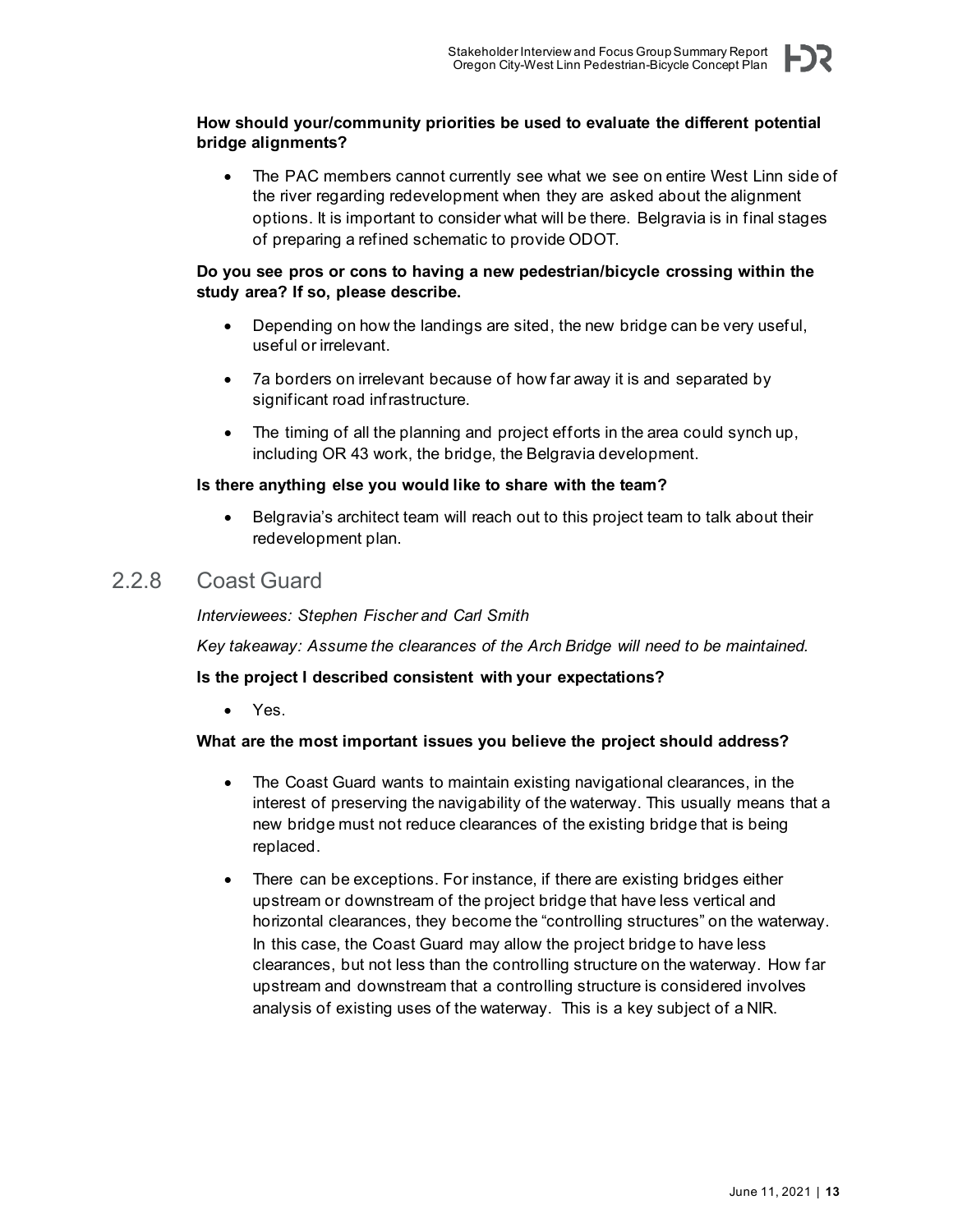- Recommendation that the project assumes the clearances of the existing bridge will need to be maintained. Any change to this will require an NIR and approval of the Coast Guard.
- If the project continues to a "build" decision, the team will need to be become familiar with the Coast Guard Bridge Permit Application Guide (PBAG), available at the link below.
	- o [https://www.dco.uscg.mil/Portals/9/DCO%20Documents/5pw/Office%20o](https://www.dco.uscg.mil/Portals/9/DCO%20Documents/5pw/Office%20of%20Bridge%20Programs/BPAG%20COMDTPUB%20P16591%203D_Sequential%20Clearance%20Final(July2016).pdf) [f%20Bridge%20Programs/BPAG%20COMDTPUB%20P16591%203D\\_S](https://www.dco.uscg.mil/Portals/9/DCO%20Documents/5pw/Office%20of%20Bridge%20Programs/BPAG%20COMDTPUB%20P16591%203D_Sequential%20Clearance%20Final(July2016).pdf) [equential%20Clearance%20Final\(July2016\).pdf](https://www.dco.uscg.mil/Portals/9/DCO%20Documents/5pw/Office%20of%20Bridge%20Programs/BPAG%20COMDTPUB%20P16591%203D_Sequential%20Clearance%20Final(July2016).pdf)

# <span id="page-17-0"></span>2.2.9 Willamette Falls Locks Commission and Army Corps of Engineers

*Interviewees: Joe Bernert, Willamette Falls Locks Commission; Sandy Carter, Willamette Falls Locks Commission; Benny Dean, Army Corps of Engineers; Nancy Kraushauer, Willamette Heritage Foundation*

*Key takeaway: Historic and cultural preservation are priorities.*

#### **Is the project I described consistent with your expectations?**

• Yes.

#### **What is the background of the locks?**

- The locks were built in 1860s, open in 1973, and put on the historic register in 1973. Army Corps operated them from 1950 until 2011, when they were closed for safety reasons. The locks were funded from the natural resource economy; commercial traffic ("commercial tonnage"). 4-lift canal and locks. Working on getting ownership changed to the Willamette Falls Locks Authority, a new entity.
- A bill was created in last legislative session, but the walk out occurred when they were only one vote short. It will be introduced again in this legislative session, but due to COVID, funding has evaporated, and a favorable vote is less certain.
- As soon as the state identifies/approves a new owner, the Corps will transfer ownership. The locks need seismic upgrades and operational equipment to open the gate. Currently the Corps has scheduled repairs to the upper two sections and along the PGE powerhouse to take place over the next 2-3 years.

#### **What are the most important issues you believe the project should address?**

- Historic/cultural preservation.
- Coast Guard height requirements.

#### **Of the potential alignments shown, which two do you believe are the most promising and why?**

- Some real estate easements may need approvals on the upstream west side. Don't see any holdings on the downstream side or next to the Arch Bridge.
- Downstream options are preferred.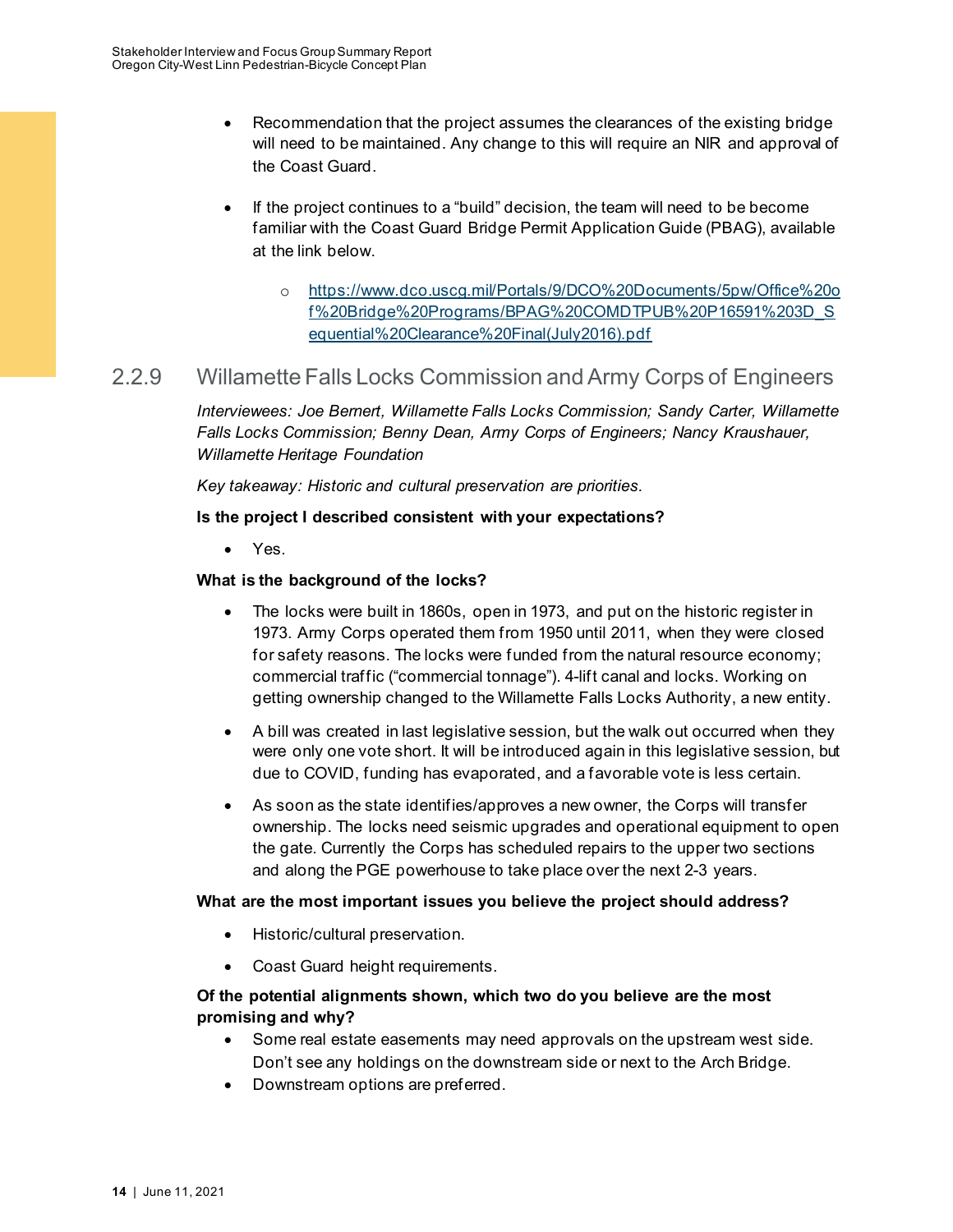F)S

- Shorter alignment next to the Arch Bridge is less conspicuous. Any design needs to be extremely simple and not take away from the historical Arch Bridge architecture.
- 2b.

## **What areas within the study area do you believe would not make good locations for a crossing? Why not?**

- Not in favor of the lower option that crosses the locks.
- Concerned that 4a will disrupt the downtown core of Oregon City.
- There are chimney swifts in some downtown buildings that may be impacted if buildings impacted or removed.

## **How do you want to be engaged in these efforts? Who else should we be talking to?**

- Engage cultural preservation and historic experts.
- Benny Dean (Coast Guard) let the team know that there is a "nationwide" stormwater treatment permit process and a statewide permit process.

# <span id="page-18-0"></span>2.2.10 Downtown Oregon City Association and City of Oregon City

*Interviewees: Liz Hannum, Downtown Oregon City Association; Kelly Reid, City of Oregon City*

*Key takeaway: Partnership between ODOT and the City could be improved; alignment 4a best supports business.*

#### **Which alignment would be best for businesses and why?**

• Alignment 4a would be the best alignment for business. People already understand this route and would increase both recreational trips and promote mode shift.

## **Which alignment would lower the TDM impact on downtown Oregon City?**

• Alignments like 6 or 7 would promote more mode shifts to non-single occupancy vehicle travel. This is important because traffic is very intense right now. Any alignment that lowers the number of cars in that space will be a benefit to businesses. Businesses are worried about how the increase in traffic in the area might negatively impact people wanting to go downtown.

#### **Which alignment would be best for economic development?**

- Alignment 1c would be the best for economic development pending funding and approval for the current development projects, such as a new food cart and programming potential if an alignment like 7b.
- Alignment 7b could be less safe for people crossing over McLoughlin. Also, a more low-impact crossing would exist at alignment 1c or alignments on the other side of Main Street. There was a fear that alignments like 6 or 7 might be utilized less due to the fact there is currently no existing development on the West Linn side.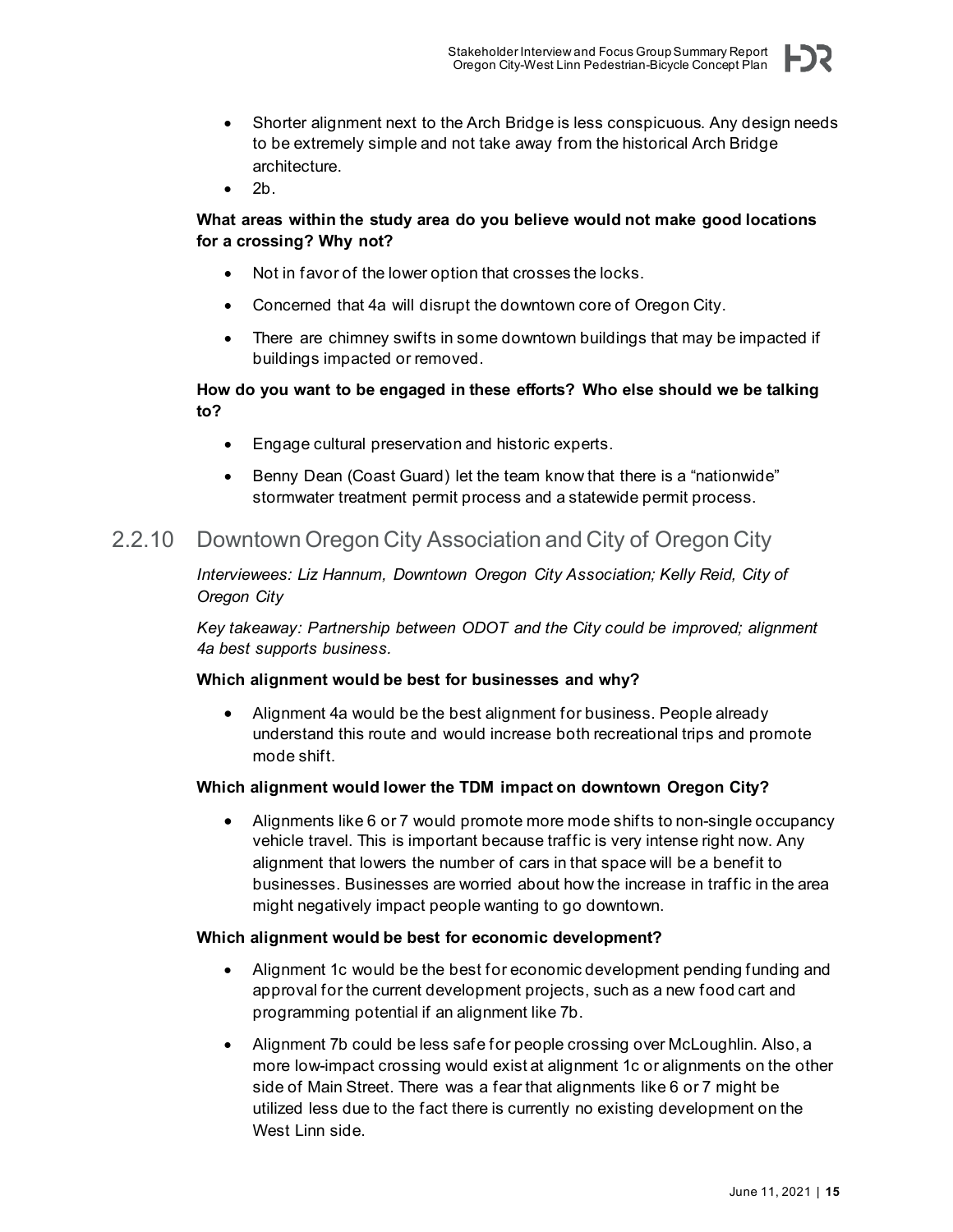#### **How has the project been for the community?**

The process felt top down. They felt like they didn't have a chance to work with ODOT directly to understand the actual needs of the community. It was really hard for the community when ODOT released the initial press release of this project showing the Arch Bridge becoming a ped/bike only bridge. This scared people and made them really upset without adequate conversation. Many of the folks in the community have also voiced that a car bridge and pedestrian crossing bridge should be considered.

#### **What are some ways to improve this process?**

- Folks in this community, specifically businesses, feel that a pedestrian crossing bridge in the area represents a low priority need. Something they suggested to improve the process is to have the public engagement lead the selection of projects in a site area. Businesses in the site area have a lot of other needs that could improve pedestrian and bike access and that those projects are more supported. It would have been great for ODOT to bring a public relations team or marketing team to help better educate the public about the project and ensure that the project is well liked by the public.
- Downtown Oregon City Association and City of Oregon City staff have had to field questions about the project before public information was readily available. This is a major impact on city staff time. ODOT should consider working more directly with these agency partners to ensure information is articulated to the public and it does not create impacts on local agencies.
- It would be good to invite other transit agencies like TriMet to the table.

# <span id="page-19-0"></span>2.2.11 Territorial Drive Residents

#### *Interviewees: Residents at 5095 and 5083 Territorial Drive.*

#### *Key takeaway: Property owners not currently supportive of a downstream alignment.*

Territorial Drive residents were invited to participate in a focus group to discuss the project on May 26, 2021 but no one attended. Members of the project team and West Linn Councilor Mary Baumgardner visited Territorial Drive to follow up with property owners and residents to ensure that they were aware of the project and had the opportunity to share their input.

The team met with two residents.

- The first resident (5095 Territorial Drive) shared that he and two others (the owner/resident at 5083 Territorial Drive and one out of the area) jointly owned the remaining residences and some additional property along Territorial Drive. The owners have plans to improve these properties and are very concerned about the impacts a bridge would have on the area, particularly to privacy and the overall character.
- Another resident (5007 Territorial Drive) was supportive of the project, particularly the downstream corridor because of its proximity to the Oregon City Transit Center.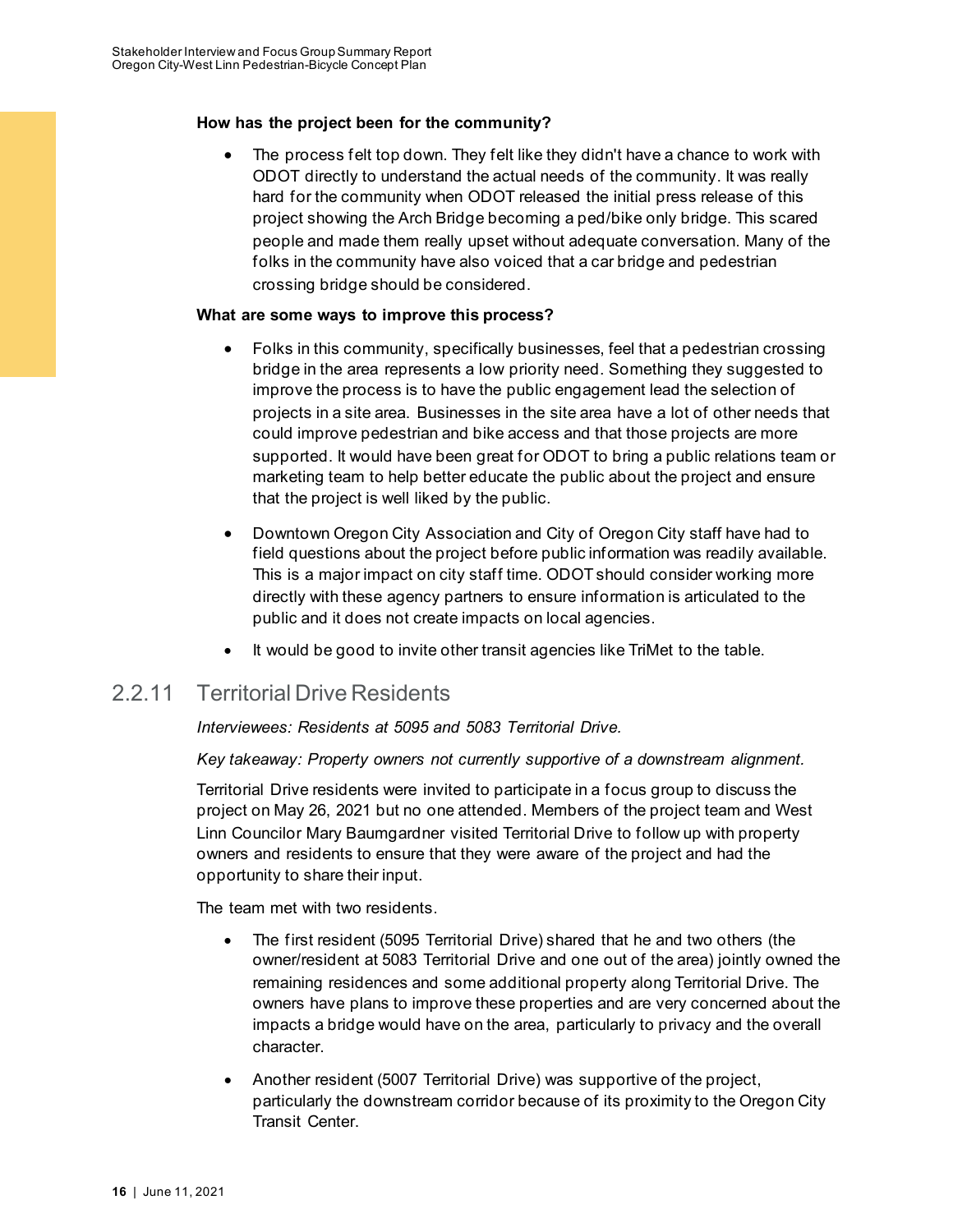Both residents were provided a packet of project information and encouraged to take the project survey and stay involved as the project progresses.

# <span id="page-20-0"></span>2.3 Focus Groups

Table 2-2 outlines the interest area of each focus group, the number of participants, and the date of each meeting. The project provided stipends to compensate youth, seniors and Spanish-speaker focus group attendees for their participation. Stipends were offered to the disabled community member focus group invitees, but none participated.

Most people were sent email invitations to participate in the focus groups. The Territorial Drive residents were invited to a focus group via door hangers left at their residents on May 18 and a reminder on May 26, 2021.

What follows are the questions posed to the participants and a summary of their responses.

| <b>Focus Group</b>                                          | <b>Number of Participants</b> | <b>Date</b>                                           |
|-------------------------------------------------------------|-------------------------------|-------------------------------------------------------|
| Community and Bicycle/Pedestrian Interests                  | 8                             | March 1, 2021                                         |
| Youth                                                       | 10                            | March 18, 2021                                        |
| Spanish Speakers                                            | 6                             | April 8, 2021                                         |
| Oregon City Commission                                      | 4 Commissioners and<br>staff  | January 6, 2021<br>February 9, 2021<br>March 17, 2021 |
| Oregon City Transportation Demand<br>Management (TDM) Group | 4<br>15                       | February 4, 2021<br>April 19, 2021                    |
| Seniors                                                     | 3                             | May 21, 2021                                          |
| Disabled Community Members                                  | $0(5$ invited)                | May 21, 2021                                          |
| <b>Territorial Drive Residents</b>                          | $0(5$ invited)                | May 26, 2021                                          |

## <span id="page-20-2"></span>**Table 2-2. Focus Group Participants**

# <span id="page-20-1"></span>2.3.1 Community and Bicycle/Pedestrian Interests

**Do you believe that a new bridge for people walking, biking and rolling would benefit the community?**

All agreed that a new bridge would benefit the community.

#### **Do you currently walk/bike/roll across the Arch Bridge (OR 43)?**

• Some participants cross the bridge for commuting/transportation, but acknowledged it isn't a comfortable or safe option for many.

#### **Of the alternatives shown, which do you believe would best serve the community?**

- A couple participants like the alternative by the Arch Bridge due to its shortreach, central location and connectivity.
- One participant doesn't like option 4a near the Arch Bridge because people walking and biking should be as far from vehicle traffic as possible.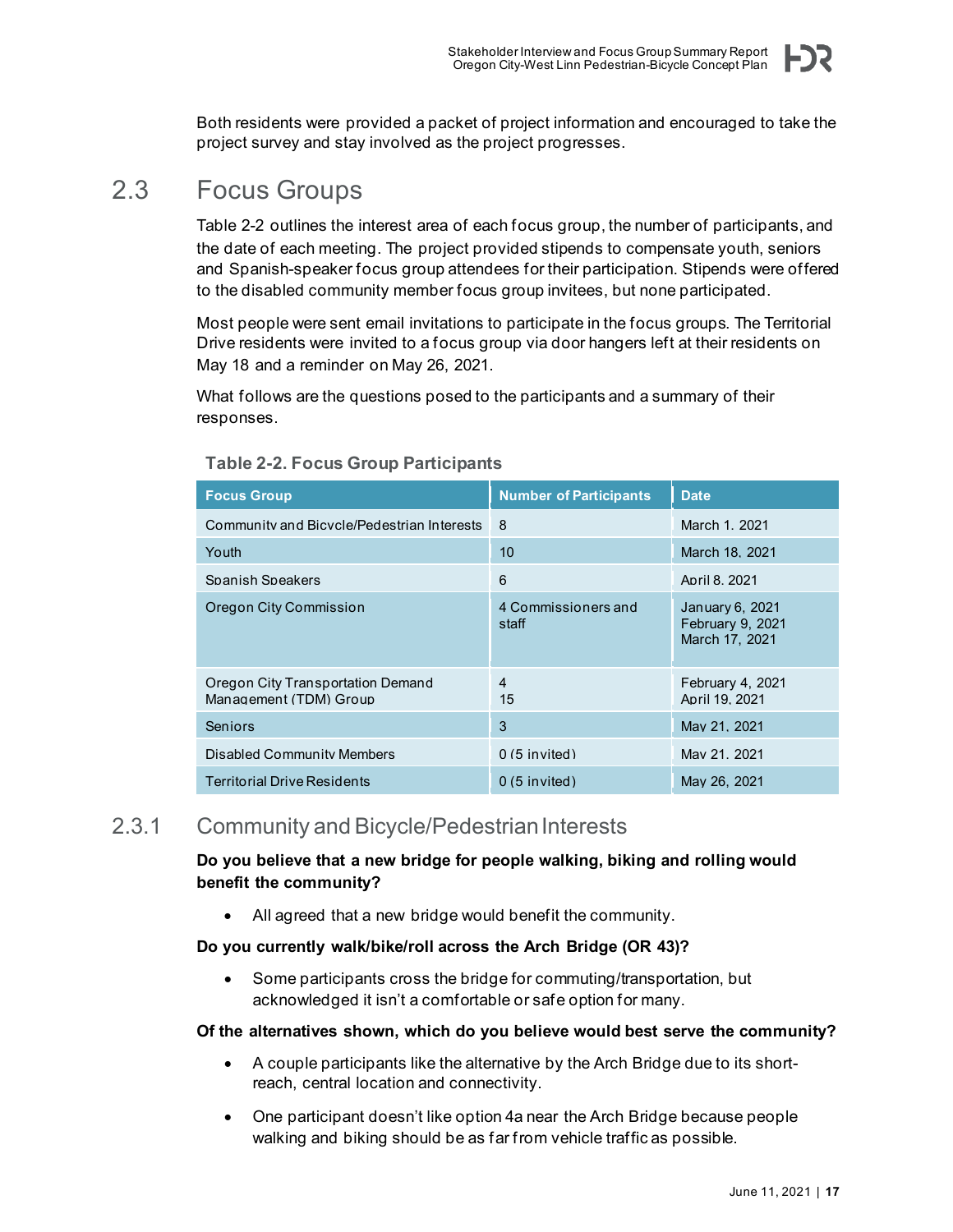- Any option would be great and an attribute.
- 1c and 2b provide great views of the falls. These options would be good for tourism and would utilize existing elevations. People would ride through town which has a lot of benefits.
- For bicycle commuting/speed, 7b and 6 are better options. Fewer pedestrian and car conflicts.
- Option 6 is direct and would tie into the future roundabout and people can go north, west, or into West Linn. Participants also noted that being on the north side of the Arch Bridge preserves views for people traveling on that bridge, and that it drops into downtown Oregon City.
- 7b drops into a very busy intersection.
- Consider how a new crossing can be connected to the Trolley Trail. Can 6 or 7b use the existing river walk which is currently underutilized and hard to find?
- Consider allowing low-speed electric vehicles on the bridge, similar to the Tilikum. This is a multi-modal opportunity where fast biking is not the only goal.
- Consider historic architecture for the bridge; suspension bridge discussed.
- Practically, options closest to existing Arch Bridge may be best or option 6.

# <span id="page-21-0"></span>2.3.2 Youth

#### **Who walks, bikes or rolls across the Arch Bridge?**

- Participants stated that biking felt too dangerous, but three stated that they do walk along the bridge using the existing sidewalks.
- Overall, there was a sentiment that walking along the bridge is unsafe for pedestrians and bicyclists.

#### **Would you use a new bridge made for people walking and biking?**

- Participants agreed that they would use this bridge and that it would get a lot of use from community members, particularly students travelling between Oregon City and West Linn.
	- o However, some participants from West Linn noted that there is not adequate bicycle and pedestrian infrastructure on the West Linn side of the river which may impede use of the potential bridge.

#### **Of the five potential alignments, which would you use the most?**

- Alignment 2b (south of the Arch Bridge)
	- o This alignment would be great, especially if the area surrounding the bridge on each side of the river is further developed.
	- o People riding along the bridge with this alignment would benefit from the pretty view of the Willamette Falls, which might also increase the number of people walking, biking and rolling across the bridge.
- Alignment 4 (adjacent to the Arch Bridge)
	- o This alignment is accessible for high school students, such as those going to Oregon City for lunch.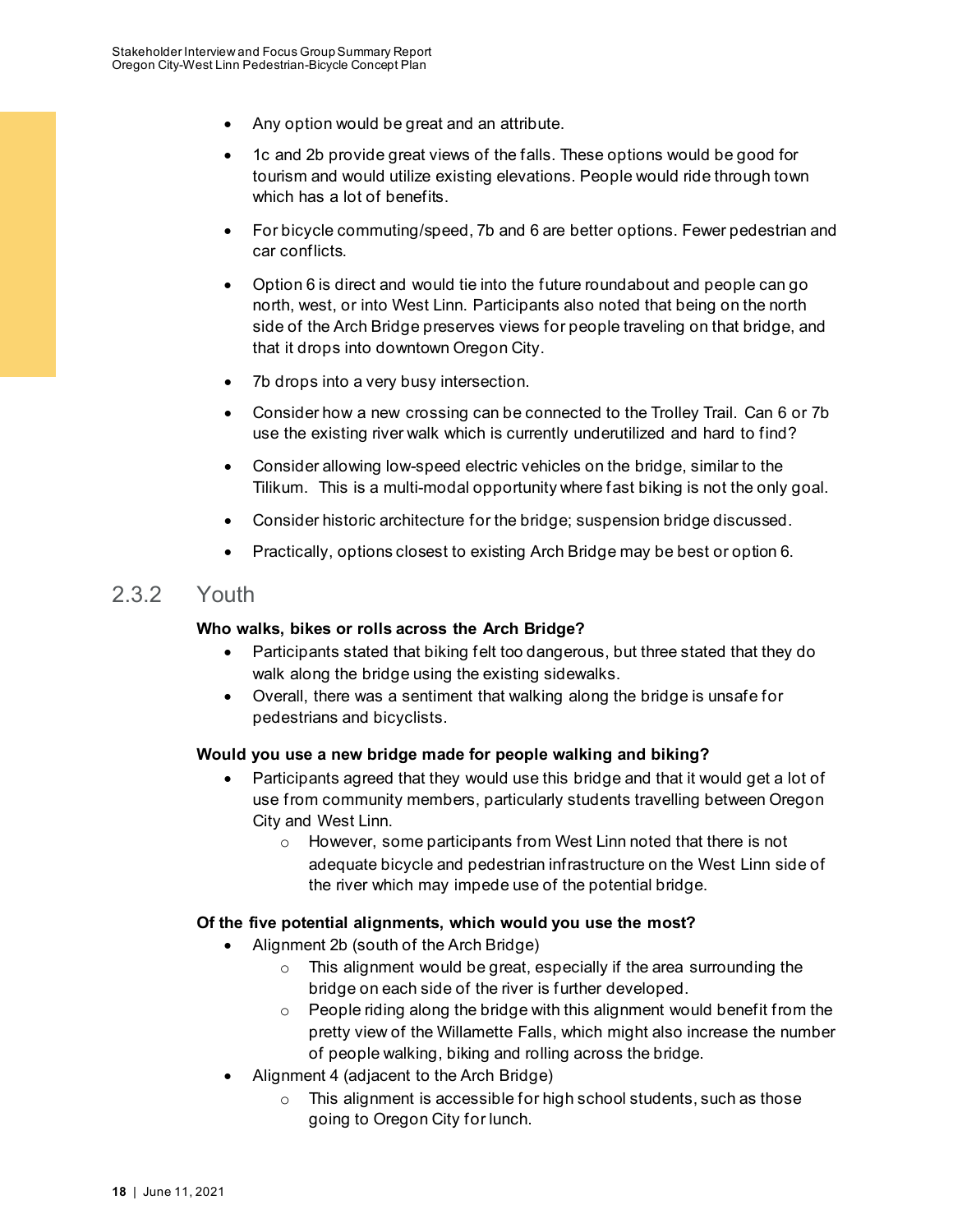- $\circ$  It is already a familiar alignment for pedestrians and bicyclists.
- Alignment 6 or 7 (north of the Arch Bridge)
	- o These alignments connect to streets on either side of the river that are lower traffic which may be safer for people using the bridge because they will encounter fewer cars.
	- o The existing sidewalks and bike pathways near these alignments are newer and connect to the renovated waterfront pathway.
	- o These alignments are the most convenient for accessing West Linn.

#### **Do you have concerns over any of the alignments shown?**

- Alignments 1 and 2b (south of the Arch Bridge)
	- o Participants shared that the existing pedestrian and bicycle infrastructure on the Oregon City side of the river is old and narrow when compared to the infrastructure near alignments 6 or 7 north of the Arch Bridge.
	- $\circ$  Alignment 1 has fairly low clearance which might cause issues for boats using the river.
- Alignment 4 (adjacent to the Arch Bridge)
	- o Building the bridge next to the Arch Bridge might impede any future plans to widen the Arch Bridge.
	- $\circ$  Community members might get upset with a new bridge adjacent to the Arch Bridge because of its historical and iconic nature.
	- o Walking, biking and rolling next to the Arch Bridge would not be pleasant due to the high car volume on the bridge. They contribute to air and noise pollution, which could be difficult for people using the bridge who are hard of hearing.
	- o The vehicle traffic entering and exiting the Arch Bridge may cause safety issues for people using the pedestrian-bicycle bridge, especially if vehicle traffic increases due to future I-205 tolling.
	- o The West Linn entrance to the Arch Bridge is underdeveloped and congested with current traffic levels; a pedestrian/bike bridge might worsen those conditions.
- **General** 
	- o The West Linn community might be confused as to why this bridge is being considered because of the lack of transportation infrastructure on the West Linn side of the river.

#### **What gets people outside?**

• Oregon City: Downtown and Main Street with stores, bars, and restaurants.

#### **Are there ways/places that the project team could engage with community members in the project area?**

- A community bike ride around the potential alignments could be helpful for showcasing the project.
- The Oregon City Farmers Market and West Linn Farmers Market.
- Trick-or-Treating in Downtown Oregon City on Halloween.
- People protesting near the Arch Bridge.
- Old Time Fair in West Linn.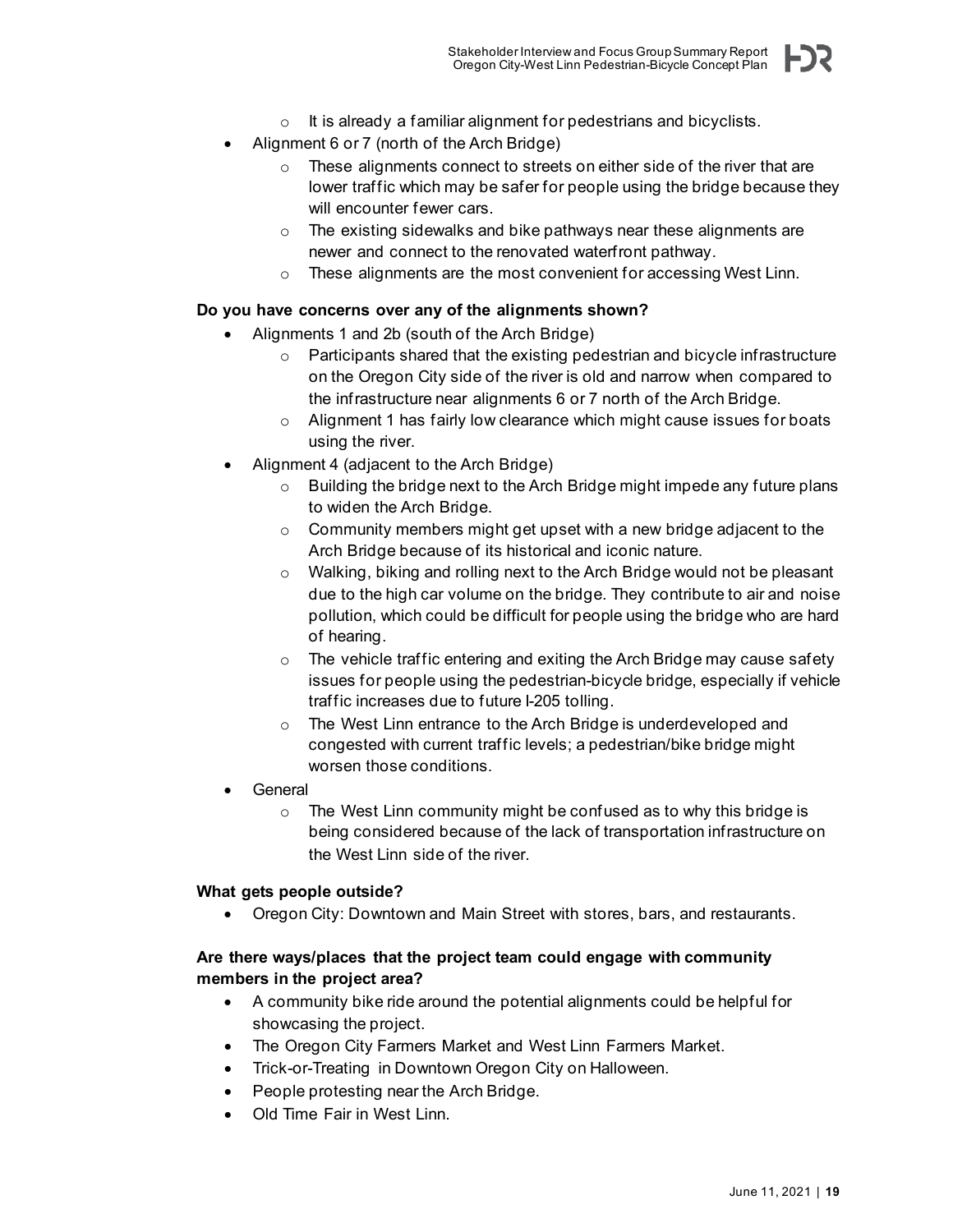- The project team could share project information with Oregon City HS and West Linn HS to include it in their school newsletters.
- Once built, the bridge could be used by schools and local organizations to host fundraiser runs like 5ks.

### **Participant question: Is it possible to widen the existing Arch Bridge? Would doing so be more cost effective?**

• Project Team Response: The Arch Bridge is registered as a historic resource, so altering it would compromise the nature of the historic architecture. There are also structural difficulties with supporting additional lanes or sidewalks. A previous maintenance project was expensive so widening the bridge would not be cost effective.

# <span id="page-23-0"></span>2.3.3 Spanish Speakers

The focus group was conducted in Spanish.

# **Do you think a new bridge specifically for people who walk, bike and roll would benefit the community?**

• All participants indicated a new bridge would benefit the community.

#### Comments:

- It will benefit all people who walk and bike, to avoid accidents.
- It is safe because the current bridge it is small and there is no lanes for walking or biking. It will benefit for the people who live there and the business.

# **Of the possible alignment locations, which do you think would provide the best user experience?**

• Alignments 6 and 7b received the most votes, followed by 2b, 1c and 4a.

Comments:

- It is a beautiful view and it will be nice to have access for people who walk and bike so they can stop and enjoy it.
- Businesses will benefit from this project.

## **Of the possible alignment locations, which do you think would provide the best connection (providing access to most of the places people want to go) for people who walk, bike, and roll?**

7b and 2b received the most votes, followed by 6, 4a and 1c.

Comments:

- I do not drive but I vote for the 7b because when you show the video and explain it to us I like that one.
- Better connection for everyone.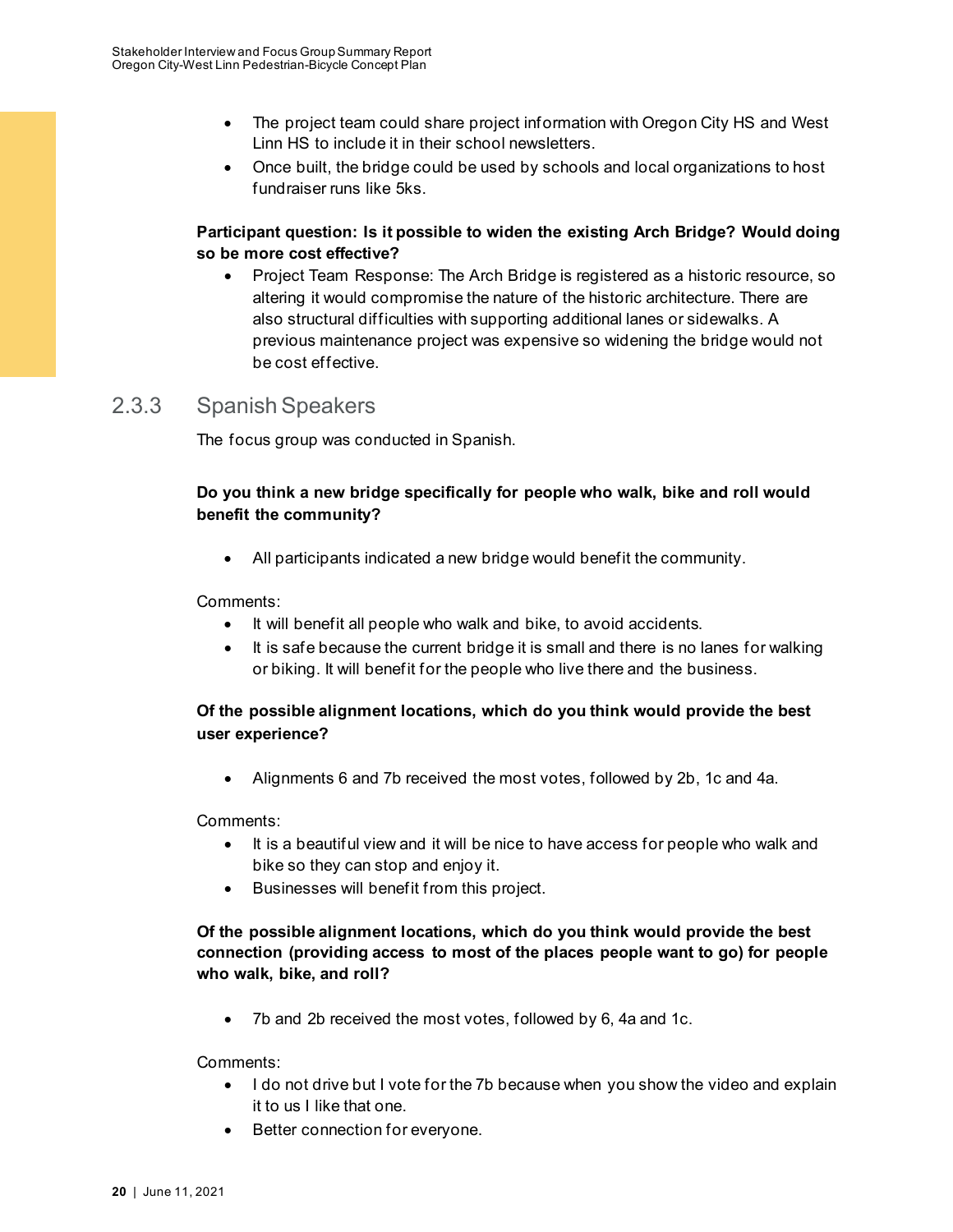## **Of the possible alignment locations, which do you think would not be good choices with respect to user experience and/or connectivity for people who walk, bike, and roll?**

- The majority of participants selected 1c.
- The remaining alignments all received one vote.

#### Comments:

- For me are all good options because all the bridges benefit the people.
- I can vote for the rest of them but not the 1c.

#### **How do you get around your community today?**

• Driving, walking, biking and transit.

#### **Do you currently walk, bike or roll across the Arch Bridge (OR 43)?**

• One of six participants currently use the Arch Bridge to walk, bike or roll.

#### **How would you characterize your bicycling ability?**

Comments:

- I do not feel safe in a street where there is a lot of traffic, not everyone follows the speed limit, I'd feel safer on a bridge for biking only.
- It is less dangerous with a bridge for biking only.

#### **Would you use a new dedicated bridge for walking, biking and biking in this area?**

All participants responded that they would use a new bridge for both walking and biking.

#### **If "Yes", what would you use it for?**

- Most would use it to commute to work.
- Visiting Willamette Falls.

# <span id="page-24-0"></span>2.3.4 Oregon City Commission Briefings

#### 2.3.4.1 January 6, 2021 Briefing

The Oregon City Commission briefing was held on January 6, 2021 with the purpose in presenting the overall project and preliminary alignments to the Commission. The briefing presenting an overview of the project purpose and need, ongoing transportation improvements in the area, and project goals and objectives.

## 2.3.4.2 February 9, 2021 Briefing

The Oregon City Commission briefing was held on February 9, 2021 with the purpose in updating the Commission on the development of the potential alignments to address the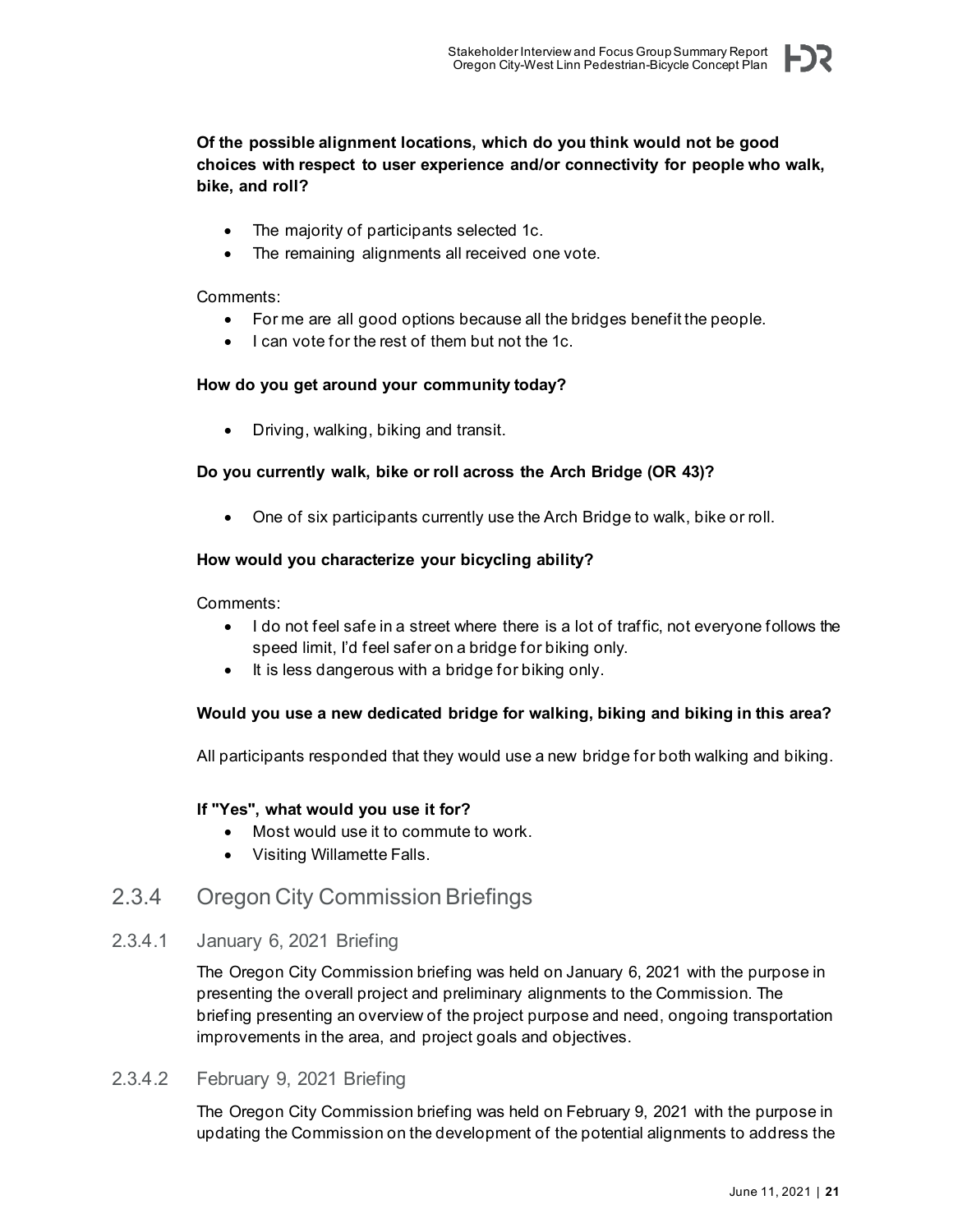project need. The briefing provided an overview on the constraints, challenges, and limitations associated with the idea of cantilevering off the existing I-205 Abernethy Bridge.

The project team presented the initial findings of screening evaluation, resulting in a list of top 5 alignments to be advanced into the detailed evaluation criteria process. The Commission provided feedback on the potential alignments and expressed a concern about the need for a new bridge dedicated to walking and biking.

# 2.3.4.3 March 17, 2021 Briefing

The Oregon City Commission briefing was held on March 17, 2021 with the purpose in updating the Commission on the interplay between pedestrian-bicycle crossing project and the ongoing projects in the area including the I-205 tolling project, I-205 widening, and the OR43. The briefing also revisited the need for the project and confirmed that the Historic Arch Bridge would remain open to traffic and ODOT were ensure maintenance activities would repaint the bike sharrows on the bridge.

# <span id="page-25-0"></span>2.3.5 Transportation Demand Management Group

# 2.3.5.1 February 4, 2021 Focus Group

The first Oregon City Transportation Demand Management (TDM) focus group was conducted on February 4, 2021 with a particular focus on the pedestrian and bicycle level of traffic stress (LTS) analysis conducted by the project team as part of *TM#4: Active Transportation Analysis.*

During the time of the first TDM focus, Oregon City planning staff was conducting a BLTS analysis for the downtown area. The project team and Oregon City staff discussed the similarities and differences between the methodologies used to conduct the BLTS analysis. Oregon City staff also provided the project team with walking and biking counts at the Main Street/7th Street (Historic Arch Bridge) intersection which were later used by the project team to further calibrate the travel demand model developed for the project.

# 2.3.5.2 April 19, 2021 Focus Group

The second Oregon City TDM focus group was conducted on April 19, 2021 and provided a general overview of the project to-date, including an emphasis on the alignments with the highest evaluation scoring results – Alignment 1c and 7b.

The discussion focused on the need to provide enhancements to OR99E McLoughlin Boulevard under the scenario of Alignment 7b as the preferred alternative. The intersection of OR99E/10<sup>th</sup> and 10<sup>th</sup>/Main were both noted as challenging intersections.

The Oregon City bridgehead for alignment 7b may become less of a barrier with Oregon City's future plan for extending the shared-use path between 10<sup>th</sup> Street and the Willamette Falls Project site. Overall, the TDM group supported Alignment 1c and Alignment 7b.